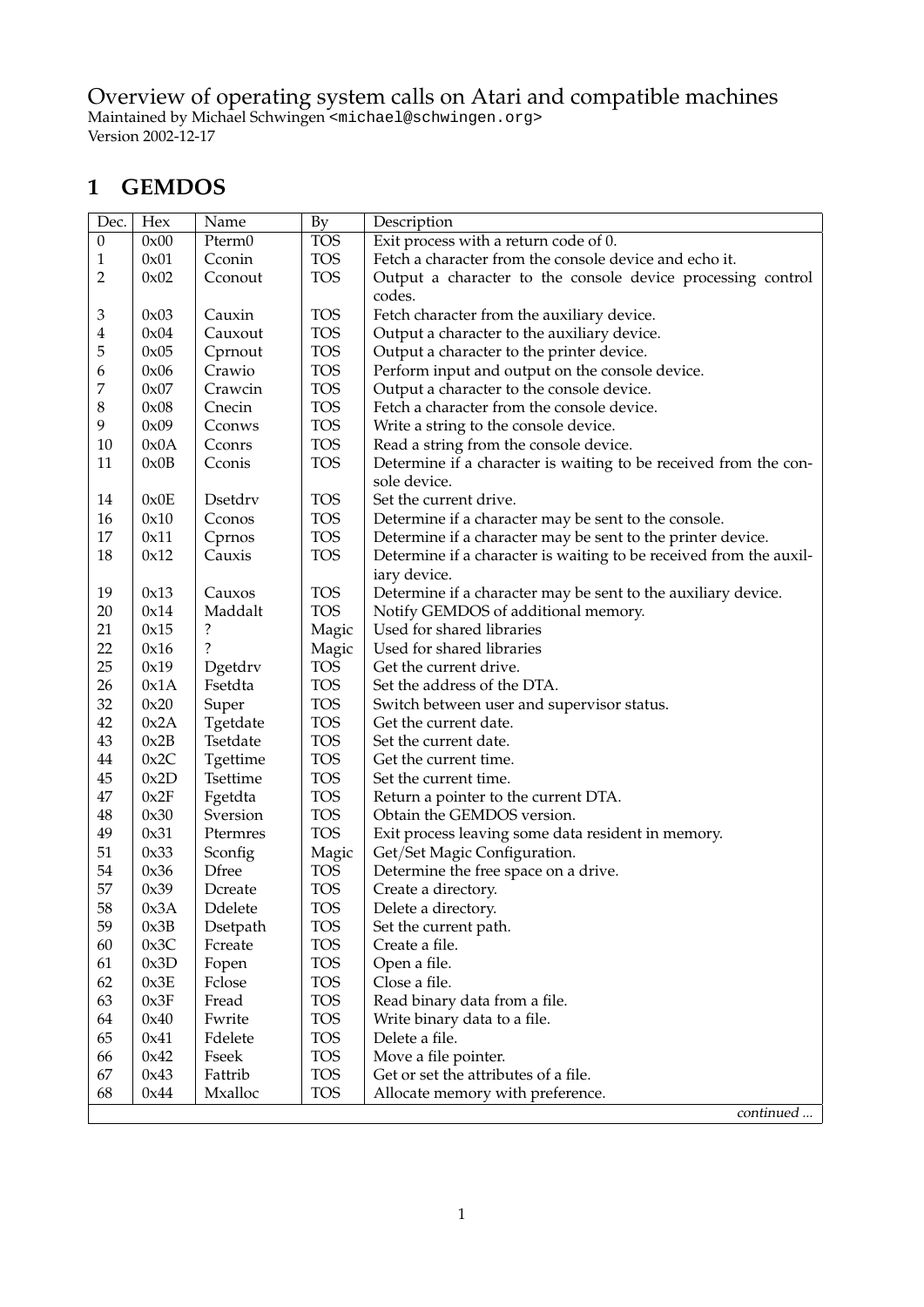| Dec.       | Hex            | Name                   | By                         | Description                                    |
|------------|----------------|------------------------|----------------------------|------------------------------------------------|
| 69         | 0x45           | Fdup                   | <b>TOS</b>                 | Duplicate a file handle.                       |
| 70         | 0x46           | Fforce                 | <b>TOS</b>                 | Redirect one handle to another.                |
| 71         | 0x47           | Dgetpath               | <b>TOS</b>                 | Return the current path.                       |
| 72         | 0x48           | Malloc                 | <b>TOS</b>                 | Allocate memory.                               |
| 73         | 0x49           | Mfree                  | <b>TOS</b>                 | Free allocated memory.                         |
| 74         | 0x4A           | Mshrink                | <b>TOS</b>                 | Shrink or expand a block of memory.            |
| 75         | 0x4B           | Pexec                  | <b>TOS</b>                 | Execute another process.                       |
| 76         | 0x4C           | Pterm                  | <b>TOS</b>                 | Exit process with the specified return code.   |
| 78         | 0x4E           | Fsfirst                | <b>TOS</b>                 | Find a file with the specified mask.           |
| 79         | 0x4F           | Fsnext                 | <b>TOS</b>                 | Find subsequent files with the specified mask. |
| 86         | 0x56           | Frename                | <b>TOS</b>                 | Rename a file or directory.                    |
| 87         | 0x57           | Fdatime                | <b>TOS</b>                 | Get or set the time/date flags of a file.      |
| 92         | 0x5C           | Flock                  | $\ddot{\cdot}$             | Set or remove a file lock.                     |
| 255        | 0xFF           | Syield                 | <b>MiNT</b>                |                                                |
| 256        | 0x100          | Fpipe                  | <b>MiNT</b>                |                                                |
| 260        | 0x104          | Fcntl                  | <b>MiNT</b>                |                                                |
| 261        | 0x105          | Finstat                | <b>MiNT</b>                |                                                |
| 262        | 0x106          | Foutstat               | <b>MiNT</b>                |                                                |
| 263        | 0x107          | Fgetchar               | <b>MiNT</b>                |                                                |
| 264        | 0x108          | Fputchar               | <b>MiNT</b>                |                                                |
| 265        | 0x109          | Pwait                  | MiNT                       |                                                |
| 266        | 0x10A          | Pnice                  | <b>MiNT</b>                |                                                |
| 267        | 0x10B          | Pgetpid                | <b>MiNT</b>                |                                                |
| 268        | 0x10C          |                        | <b>MiNT</b>                |                                                |
| 269        | 0x10D          | Pgetppid               | <b>MiNT</b>                |                                                |
| 270        |                | Pgetpgrp               | <b>MiNT</b>                |                                                |
| 271        | 0x10E<br>0x10F | Psetpgrp               | <b>MiNT</b>                |                                                |
| 272        |                | Pgetuid<br>Psetuid     | <b>MiNT</b>                |                                                |
| 273        | 0x110          | Pkill                  | <b>MiNT</b>                |                                                |
| 274        | 0x111          |                        | <b>MiNT</b>                |                                                |
| 275        | 0x112<br>0x113 | Psignal<br>Pvfork      | <b>MiNT</b>                |                                                |
| 276        |                |                        | <b>MiNT</b>                |                                                |
| 277        | 0x114          | Pgetgid                | <b>MiNT</b>                |                                                |
| 278        | 0x115          | Psetgid                | <b>MiNT</b>                |                                                |
| 279        | 0x116          | Psigblock              | <b>MiNT</b>                |                                                |
| 280        | 0x117          | Psigsetmask<br>Pusrval | <b>MiNT</b>                |                                                |
|            | 0x118          |                        |                            |                                                |
| 281<br>282 | 0x119<br>0x11A | Pdomain                | MiNT                       |                                                |
| 283        | 0x11B          | Psigreturn<br>Pfork    | <b>MiNT</b><br><b>MiNT</b> |                                                |
| 284        | 0x11C          | Pwait3                 | <b>MiNT</b>                |                                                |
| 285        | 0x11D          | Fselect                | <b>MiNT</b>                |                                                |
| 286        |                |                        | <b>MiNT</b>                |                                                |
| 287        | 0x11E<br>0x11F | Prusage<br>Psetlimit   | <b>MiNT</b>                |                                                |
|            |                |                        |                            |                                                |
| 288        | 0x120          | Talarm                 | <b>MiNT</b>                |                                                |
| 289        | 0x121          | Pause                  | <b>MiNT</b><br><b>MiNT</b> |                                                |
| 290        | 0x122          | Sysconf                |                            |                                                |
| 291        | 0x123          | Psigpending            | <b>MiNT</b>                |                                                |
| 292        | 0x124          | Dpathconf              | <b>MiNT</b>                |                                                |
| 293        | 0x125          | Pmsg                   | <b>MiNT</b>                |                                                |
| 294        | 0x126          | Fmidipipe              | <b>MiNT</b>                |                                                |
| 295        | 0x127          | Prenice                | <b>MiNT</b>                |                                                |
| 296        | 0x128          | Dopendir               | <b>MiNT</b>                |                                                |
| 297        | 0x129          | Dreaddir               | <b>MiNT</b>                |                                                |
|            |                |                        |                            | continued                                      |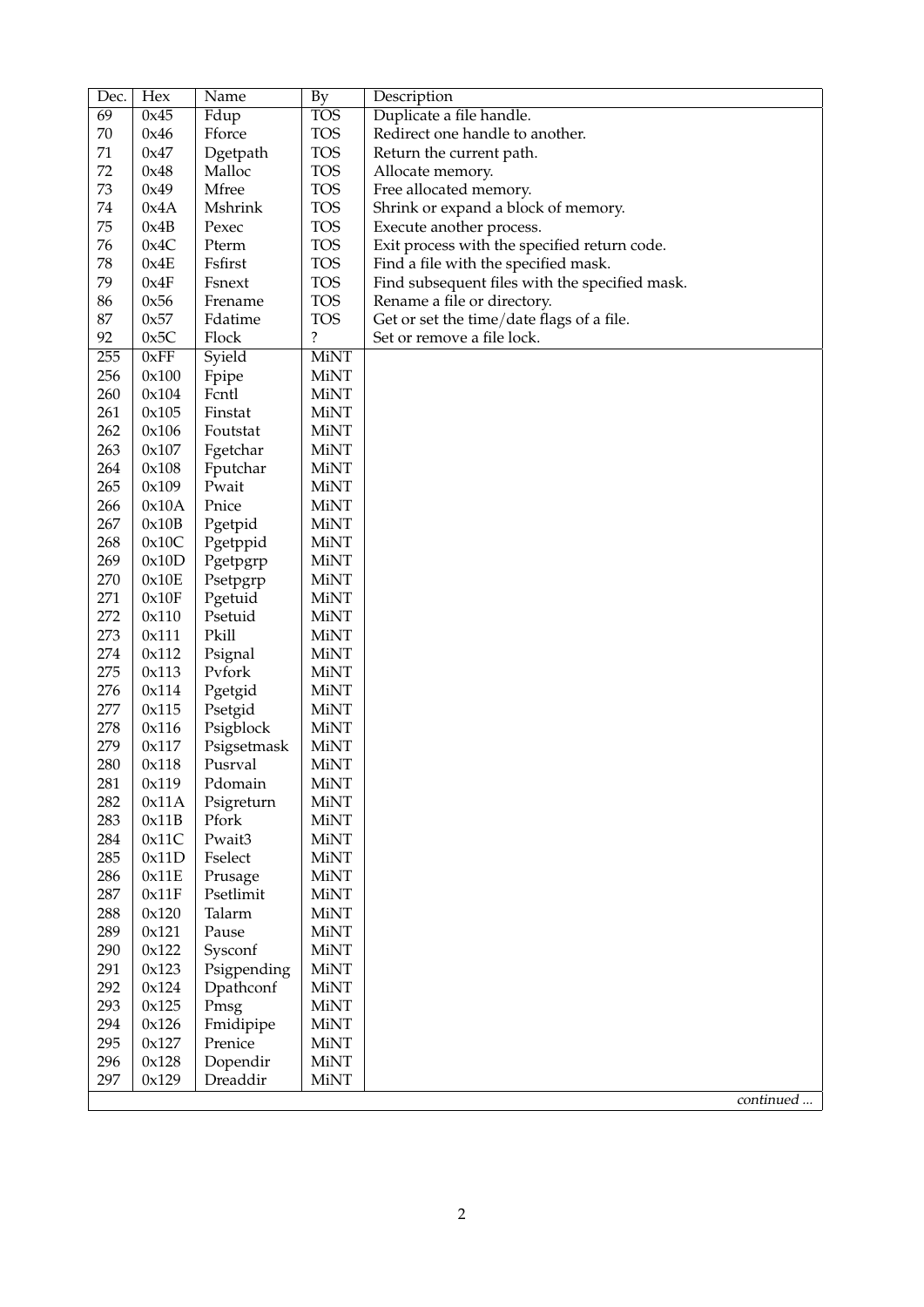| Dec. | Hex   | Name         | By          | Description               |
|------|-------|--------------|-------------|---------------------------|
| 298  | 0x12A | Drewinddir   | <b>MiNT</b> |                           |
| 299  | 0x12B | Dclosedir    | MiNT        |                           |
| 300  | 0x12C | Fxattr       | <b>MiNT</b> |                           |
| 301  | 0x12D | Flink        | <b>MiNT</b> |                           |
| 302  | 0x12E | Fsymlink     | <b>MiNT</b> |                           |
| 303  | 0x12F | Freadlink    | <b>MiNT</b> |                           |
| 304  | 0x130 | Dcntl        | <b>MiNT</b> |                           |
| 305  | 0x131 | Fchown       | <b>MiNT</b> |                           |
| 306  | 0x132 | Fchmod       | <b>MiNT</b> |                           |
| 307  | 0x133 | Pumask       | <b>MiNT</b> |                           |
| 308  | 0x134 | Psemaphore   | MiNT        |                           |
| 309  | 0x135 | <b>Dlock</b> | <b>MiNT</b> |                           |
| 310  | 0x136 | Psigpause    | MiNT        |                           |
| 311  | 0x137 | Psigaction   | <b>MiNT</b> |                           |
| 312  | 0x138 | Pgeteuid     | MiNT        |                           |
| 313  | 0x139 | Pgetegid     | <b>MiNT</b> |                           |
| 314  | 0x13A | Pwaitpid     | MiNT        |                           |
| 315  | 0x13B | Dgetcwd      | MiNT        |                           |
| 316  | 0x13C | Salert       | MiNT        |                           |
| 336  | 0x150 | Ssync        | Magic       | sync mounted filesystems. |

## **2 BIOS**

| Dec.           | <b>Hex</b> | Name             | By         | Description                                            |
|----------------|------------|------------------|------------|--------------------------------------------------------|
| $\Omega$       | 0x00       | Getmpb           | <b>TOS</b> | Initialise MPB structure.                              |
|                | 0x01       | <b>B</b> constat | <b>TOS</b> | Check if a device has characters to read.              |
| $\overline{2}$ | 0x02       | <b>B</b> conin   | <b>TOS</b> | Read a character from a device.                        |
| 3              | 0x03       | <b>B</b> conout  | <b>TOS</b> | Write a character to a device.                         |
| 4              | 0x04       | Rwabs            | TOS        | Read/write logical sectors.                            |
| 5              | 0x05       | Setexc           | <b>TOS</b> | Set or read an exception vector.                       |
| 6              | 0x06       | Tickcal          | TOS        | Return the system timer calibration.                   |
| 7              | 0x07       | Getbpb           | TOS        | Return pointer to BPB for a device.                    |
| 8              | 0x08       | <b>B</b> costat  | <b>TOS</b> | Determine if a device is ready to receive a character. |
| 9              | 0x09       | Mediach          | <b>TOS</b> | Check if media has been changed on drive.              |
| 10             | 0x0A       | Drymap           | <b>TOS</b> | Return a bitmap of known drives.                       |
| 11             | 0x0B       | Kbshift          | <b>TOS</b> | Get the state of the modifier keys.                    |
| 17             | 0x11       |                  |            | Assigned for DIAB630?                                  |

## **3 XBIOS**

| Dec.          | Hex                 | Name              | By         | Description                                       |
|---------------|---------------------|-------------------|------------|---------------------------------------------------|
| $\Omega$      | 0x00                | Initmous          | <b>TOS</b> | initialize the mouse handler.                     |
|               | 0x01                | Ssbrk             | <b>TOS</b> | Reserve memory at the top of RAM.                 |
| 2             | 0x02                | Physbase          | <b>TOS</b> | Return the base address of the physical screen.   |
| 3             | 0x03                | Logbase           | <b>TOS</b> | Return the base address of the logical screen.    |
| 4             | 0x04                | Getrez            | <b>TOS</b> | Return the current video screen resolution code.  |
| $5^{\dagger}$ | $0x05$ <sup>†</sup> | Setscreen         | <b>TOS</b> | Set the current screen address and mode.          |
| $5^{\dagger}$ | $0x05$ <sup>†</sup> | <b>VsetScreen</b> | <b>TOS</b> | Set the current screen address and mode (Falcon). |
| 6             | 0x06                | Setpalette        | <b>TOS</b> | Set entries in the ST compatible palette.         |
|               | 0x07                | Setcolor          | <b>TOS</b> | Set an entry in the ST compatible palette.        |
| 8             | 0x08                | Floprd            | <b>TOS</b> | Read sector(s) from a floppy disk.                |
| 9             | 0x09                | Flopwr            | <b>TOS</b> | Write sector(s) to a floppy disk.                 |
| 10            | 0x0A                | Flopfmt           | <b>TOS</b> | Format a track on a floppy disk.                  |
| 11            | 0x0B                | <b>Dbmsg</b>      | <b>TOS</b> | Send a message to a resident debugger.            |
| 12            | 0x0c                | Midiws            | <b>TOS</b> | Write a string to the MIDI port.                  |
| 13            | 0x0D                | Mfpint            | <b>TOS</b> | Set a MFP interrupt vector.                       |
|               |                     |                   |            | continued                                         |

continued ...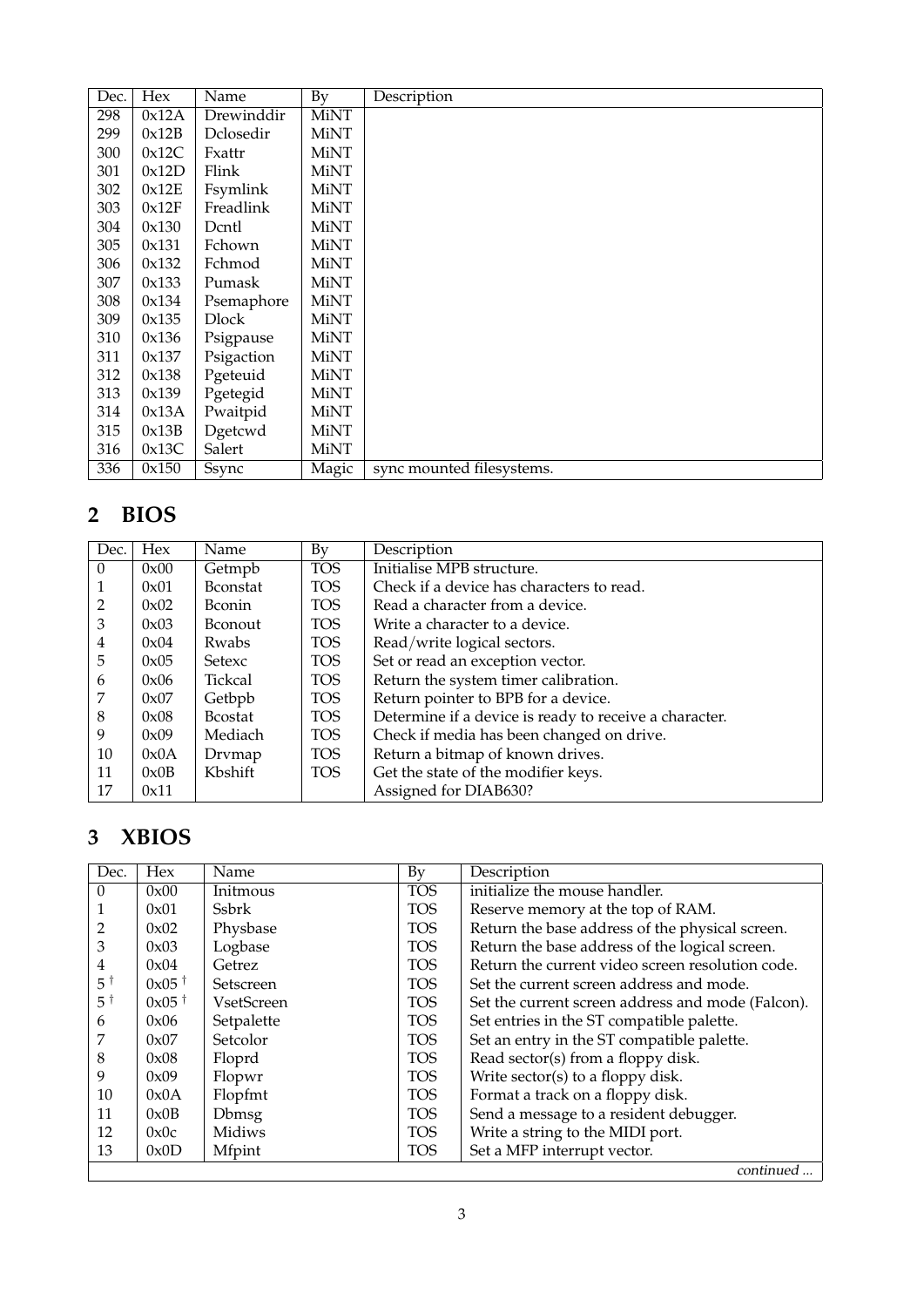| Dec.         | Hex          | Name                        | <b>By</b>                 | Description                                                                          |
|--------------|--------------|-----------------------------|---------------------------|--------------------------------------------------------------------------------------|
| 14           | 0x0E         | lorec                       | <b>TOS</b>                | Get the address of the IOREC structure for a BIOS                                    |
|              |              |                             |                           | device.                                                                              |
| 15           | 0x0F         | Rsconf                      | <b>TOS</b>                | Configure the currently mapped serial port.                                          |
| 16           | 0x10         | Keytbl                      | <b>TOS</b>                | Return the addresses of the current keyboard map-                                    |
|              |              |                             |                           | ping tables.                                                                         |
| 17           | 0x11         | Random                      | <b>TOS</b>                | Return a 24-bit (pseudo-)random number.                                              |
| 18           | 0x12         | Protobt                     | <b>TOS</b>                | Create a floppy boot sector in memory.                                               |
| 19           | 0x13         | Flopver                     | <b>TOS</b>                | Verify sector(s) on a floppy disk.                                                   |
| 20           | 0x14         | Scrdump                     | <b>TOS</b>                | Generate a screen dump on printer.                                                   |
| 21           | 0x15         | Cursconf                    | <b>TOS</b>                | Configure the text mode cursor.                                                      |
| 22           | 0x16         | Settime                     | <b>TOS</b>                | Set time/date in RTC.                                                                |
| 23           | 0x17         | Gettime                     | <b>TOS</b>                | Read time/date from RTC.                                                             |
| 24           | 0x18         | <b>Bioskeys</b>             | <b>TOS</b>                | Reset the keyboard mapping tables to default val-                                    |
|              |              |                             |                           | ues.                                                                                 |
| 25           | 0x19         | Ikbdws                      | <b>TOS</b>                | Write a string to the IKBD chip.                                                     |
| 26           | 0x1A         | Jdisint                     | <b>TOS</b>                | Disable a MFP interrupt.                                                             |
| 27           | 0x1B         | Jenabint                    | <b>TOS</b>                | Enable a MFP interrupt.                                                              |
| 28           | 0x1C         | Giaccess                    | <b>TOS</b>                | Read/Write a register in the PSG sound chip.                                         |
| 29           | 0x1D         | Offgibit                    | <b>TOS</b>                | Turn off bits on PSG Port A.                                                         |
| 30           | 0x1E         | Ongibit                     | <b>TOS</b>                | Turn on bits on PSG Port A.                                                          |
| 31           | 0x1F         | Xbtimer                     | <b>TOS</b>                | Set a MFP timer (value/vector).                                                      |
| 32           | 0x20         | Dosound                     | <b>TOS</b>                | Start a PSG sound routine.                                                           |
| 33           | 0x21         | Setprt                      | <b>TOS</b>                | Get/Set printer configuration.                                                       |
| 34           | 0x22         | Kbdvbase                    | <b>TOS</b>                | Return the address of the KBDVECS IKBD/MIDI                                          |
|              |              |                             |                           | vector table.                                                                        |
| 35           | 0x23         | Kbrate                      | <b>TOS</b>                | Get/Set the keyboard repeat rate.                                                    |
| 36           | 0x24         | Prtblk                      | <b>TOS</b>                | Print a block of memory using the built-in screen                                    |
|              |              |                             |                           | dump routines.                                                                       |
| 37           | 0x25         | Vsync                       | <b>TOS</b>                | Wait until the next vertical lank.                                                   |
| 38           | 0x26         | Supexec                     | <b>TOS</b>                | Execute a subroutine in supervisor mode.                                             |
| 39           | 0x27         | Puntaes                     | <b>TOS</b>                | Remove AES (and reboot).                                                             |
| 41           | 0x29         | Floprate                    | <b>TOS</b>                | Get/Set the floppy drive seek rates.                                                 |
|              | 0x2A         | <b>DMAread</b>              | 1.04<br><b>TOS</b>        |                                                                                      |
| 42<br>43     | 0x2B         | <b>DMAwrite</b>             | <b>TOS</b>                | Read sectors from a DMA/SCSI device.                                                 |
| 44           | 0x2C         |                             | TOS <sub>2</sub>          | Write sectors to a DMA/SCSI device.<br>Read or modify the BIOS device mapping table. |
|              |              | Bconmap<br><b>NVMaccess</b> |                           |                                                                                      |
| 46<br>$47\,$ | 0x2E<br>0x2F | Waketime                    | TOS 3<br>TOS <sub>2</sub> | Read/Write non-volatile RAM.<br>Set Wakeup time in RTC (used by power.prg).          |
| 48           | 0x30         | Minit                       | Meta-                     | Get MetaDOS version/drive map.                                                       |
| 49           | 0x31         | Mopen                       | <b>DOS</b>                |                                                                                      |
| 50           | 0x32         | Mclose                      | Meta-                     |                                                                                      |
| 51           | 0x33         | Mread                       | <b>DOS</b>                |                                                                                      |
| 52           | 0x34         | Mwrite                      | Meta-                     |                                                                                      |
| 53           | 0x35         | <b>Mseek</b>                | <b>DOS</b>                |                                                                                      |
| 54           | 0x36         | Mstatus                     | Meta-                     |                                                                                      |
| 55           | 0x37         |                             | <b>DOS</b>                | reserved for MetaDOS.                                                                |
| 56           | 0x38         |                             | Meta-                     | reserved for MetaDOS.                                                                |
| 57           | 0x39         |                             | <b>DOS</b>                | reserved for MetaDOS.                                                                |
| 58           | 0x3A         | CDread_aud                  | Meta-                     |                                                                                      |
| 59           | 0x3B         | CDstart_aud                 | <b>DOS</b>                |                                                                                      |
| 60           | 0x3C         | CDstop_aud                  | Meta-                     |                                                                                      |
| 61           | 0x3D         | CDset_songtime              | <b>DOS</b>                |                                                                                      |
| 62           | 0x3E         | CDget_toc                   | Meta-                     |                                                                                      |
|              |              |                             |                           | continued                                                                            |
|              |              |                             |                           |                                                                                      |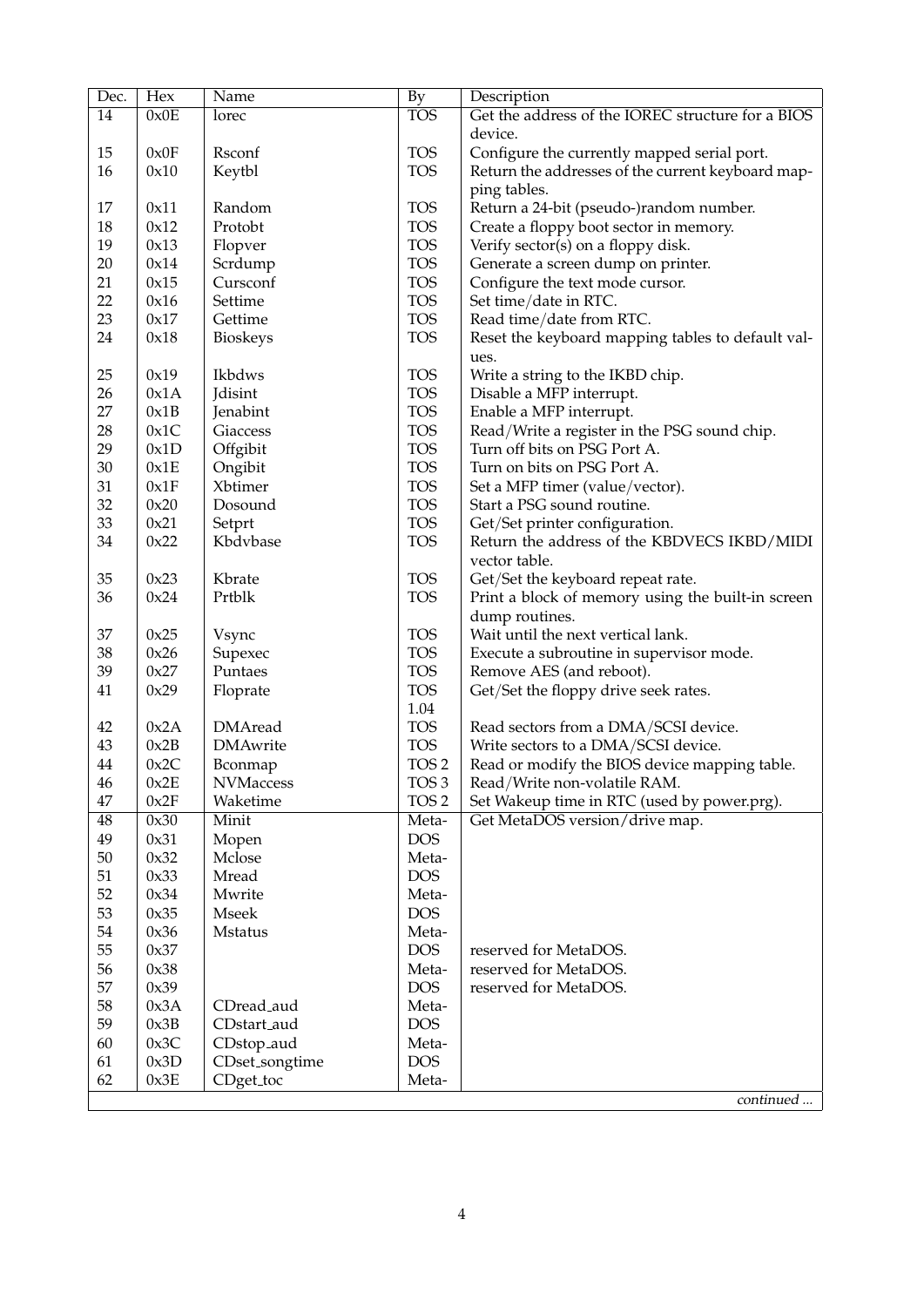| 63<br>0x3F<br>CDdisc_info<br><b>DOS</b><br><b>TOS</b><br>64<br>0x40<br>Blitmode<br>Get or set the state of the Blitter chip.<br><b>TOS</b><br>$\overline{80}$<br>0x50<br>EsetShift<br>Set the TT030 shift mode registers.<br><b>TOS</b><br>81<br>0x51<br>EgetShift<br>Get the TT030 shift mode registers.<br><b>TOS</b><br>82<br>0x52<br>EsetBank<br>Set the current TT030 color bank.<br><b>TOS</b><br>83<br>0x53<br>EsetColor<br>Get or set a colour in the TT030 palette.<br><b>TOS</b><br>0x54<br>84<br>EsetPalette<br>Set the TT030 palette.<br><b>TOS</b><br>85<br>0x55<br>Read the TT030 palette.<br>EgetPalette<br><b>TOS</b><br>Set the TT030 gray mode register.<br>86<br>0x56<br>EsetGray<br><b>TOS</b><br>87<br>Set the TT030 smear mode register.<br>0x57<br>EsetSmear<br><b>TOS</b><br>$\overline{88}$<br>0x58<br>VsetMode<br>Set the Falcon030 video mode.<br><b>TOS</b><br>89<br>0x59<br>VgetMonitor<br>Identify the kind of monitor attached to the Fal-<br>con030.<br><b>TOS</b><br>90<br>0x5A<br>VsetSync<br>Set the Falcon030 sync mode.<br>0x5B<br><b>TOS</b><br>91<br>VgetSize<br>Get the required size of screen memory in bytes.<br><b>TOS</b><br>92<br>0x5C<br>VsetMask<br>Set the mask assigned to each true colour plotted.<br><b>TOS</b><br>93<br>0x5D<br>Set the Falcon030 video palette.<br><b>VsetRGB</b><br><b>TOS</b><br>94<br>0x5E<br>VgetRGB<br>Get the Falcon030 video palette.<br><b>TOS</b><br>95<br>0x5F<br>VcheckMode<br>modify video mode to match the possibilities of<br>the attached monitor.<br><b>TOS</b><br>0x60<br>Dsp_DoBlock<br>Transfer byte-wise packed data to/from the DSP.<br>96<br>97<br><b>TOS</b><br>0x61<br>Dsp_BlkHandshake<br>Handshakes byte-wise packed data to/from the<br>DSP.<br>98<br>0x62<br>Dsp_BlkUnpacked<br><b>TOS</b><br>Transfers data stored in a longword array to/from<br>the DSP.<br>99<br>0x63<br>Dsp_lnStream<br><b>TOS</b><br>Transfers data to the DSP via an interrupt handler.<br>100<br><b>TOS</b><br>0x64<br>Dsp <sub>-OutStream</sub><br>Transfers data from the DSP via an interrupt han-<br>dler.<br>101<br>0x65<br>Dsp_lOStream<br><b>TOS</b><br>Transfers data to/from the DSP via concurrent in-<br>terrupt handlers.<br>102<br>Dsp_Removelnterrupts<br><b>TOS</b><br>Disable the generation of DSP interrupts.<br>0x66<br><b>TOS</b><br>103<br>0x67<br>Dsp_GetWordSize<br>Get the current size of a DSP word.<br><b>TOS</b><br>104<br>0x68<br>Dsp_Lock<br>Lock the DSP system.<br><b>TOS</b><br>105<br>0x69<br>Dsp_Unlock<br>Unlock the DSP system.<br><b>TOS</b><br>106<br>0x6A<br>Dsp_Available<br>Determines the amount of free $X$ and $Y$ memory<br>available in the DSP.<br>107<br>0x6B<br>Dsp_Reserve<br><b>TOS</b><br>Reserves a portion of DSP memory for a user pro-<br>gram<br><b>TOS</b><br>108<br>0x6C<br>Dsp_LoadProg<br>Loads a '.LOD' file from disk, transmits it to the<br>DSP, and executes it.<br><b>TOS</b><br>109<br>0x6D<br>Dsp_ExecProg<br>Transfers a DSP program in memory to the DSP<br>and executes it.<br><b>TOS</b><br>110<br>0x6E<br>Dsp_ExecBoot<br>Resets the DSP and loads a new bootstrap program<br>into the first 512 words of DSP memory.<br><b>TOS</b><br>Converts a '.LOD' file to binary format.<br>111<br>0x6F<br>Dsp_LodToBinary<br>112<br>0x70<br><b>TOS</b><br>Causes a host command set aside for DSP pro-<br>Dsp_TriggerHC<br>grams to execute.<br><b>TOS</b><br>Requests a unique DSP ability identifier.<br>113<br>0x71<br>Dsp_Request-<br><b>UniqueAbility</b><br>Dsp_GetProgAbility<br><b>TOS</b><br>114<br>0x72<br>Returns the ability code for the program residing<br>in DSP memory.<br><b>TOS</b><br>Removes all DSP subroutines from memory.<br>115<br>0x73<br>Dsp_FlushSubroutines<br><b>TOS</b><br>116<br>0x74<br>Dsp_LoadSubroutine<br>Loads a DSP subroutine into memory.<br>continued | Dec. | Hex | Name | By | Description |
|-------------------------------------------------------------------------------------------------------------------------------------------------------------------------------------------------------------------------------------------------------------------------------------------------------------------------------------------------------------------------------------------------------------------------------------------------------------------------------------------------------------------------------------------------------------------------------------------------------------------------------------------------------------------------------------------------------------------------------------------------------------------------------------------------------------------------------------------------------------------------------------------------------------------------------------------------------------------------------------------------------------------------------------------------------------------------------------------------------------------------------------------------------------------------------------------------------------------------------------------------------------------------------------------------------------------------------------------------------------------------------------------------------------------------------------------------------------------------------------------------------------------------------------------------------------------------------------------------------------------------------------------------------------------------------------------------------------------------------------------------------------------------------------------------------------------------------------------------------------------------------------------------------------------------------------------------------------------------------------------------------------------------------------------------------------------------------------------------------------------------------------------------------------------------------------------------------------------------------------------------------------------------------------------------------------------------------------------------------------------------------------------------------------------------------------------------------------------------------------------------------------------------------------------------------------------------------------------------------------------------------------------------------------------------------------------------------------------------------------------------------------------------------------------------------------------------------------------------------------------------------------------------------------------------------------------------------------------------------------------------------------------------------------------------------------------------------------------------------------------------------------------------------------------------------------------------------------------------------------------------------------------------------------------------------------------------------------------------------------------------------------------------------------------------------------------------------------------------------------------------------------------------------------------------------------------------------------------------------------------------------------------------------------------------------------------------------------------------------------------------------------------------------------------------------------------------------------------------|------|-----|------|----|-------------|
|                                                                                                                                                                                                                                                                                                                                                                                                                                                                                                                                                                                                                                                                                                                                                                                                                                                                                                                                                                                                                                                                                                                                                                                                                                                                                                                                                                                                                                                                                                                                                                                                                                                                                                                                                                                                                                                                                                                                                                                                                                                                                                                                                                                                                                                                                                                                                                                                                                                                                                                                                                                                                                                                                                                                                                                                                                                                                                                                                                                                                                                                                                                                                                                                                                                                                                                                                                                                                                                                                                                                                                                                                                                                                                                                                                                                                                                 |      |     |      |    |             |
|                                                                                                                                                                                                                                                                                                                                                                                                                                                                                                                                                                                                                                                                                                                                                                                                                                                                                                                                                                                                                                                                                                                                                                                                                                                                                                                                                                                                                                                                                                                                                                                                                                                                                                                                                                                                                                                                                                                                                                                                                                                                                                                                                                                                                                                                                                                                                                                                                                                                                                                                                                                                                                                                                                                                                                                                                                                                                                                                                                                                                                                                                                                                                                                                                                                                                                                                                                                                                                                                                                                                                                                                                                                                                                                                                                                                                                                 |      |     |      |    |             |
|                                                                                                                                                                                                                                                                                                                                                                                                                                                                                                                                                                                                                                                                                                                                                                                                                                                                                                                                                                                                                                                                                                                                                                                                                                                                                                                                                                                                                                                                                                                                                                                                                                                                                                                                                                                                                                                                                                                                                                                                                                                                                                                                                                                                                                                                                                                                                                                                                                                                                                                                                                                                                                                                                                                                                                                                                                                                                                                                                                                                                                                                                                                                                                                                                                                                                                                                                                                                                                                                                                                                                                                                                                                                                                                                                                                                                                                 |      |     |      |    |             |
|                                                                                                                                                                                                                                                                                                                                                                                                                                                                                                                                                                                                                                                                                                                                                                                                                                                                                                                                                                                                                                                                                                                                                                                                                                                                                                                                                                                                                                                                                                                                                                                                                                                                                                                                                                                                                                                                                                                                                                                                                                                                                                                                                                                                                                                                                                                                                                                                                                                                                                                                                                                                                                                                                                                                                                                                                                                                                                                                                                                                                                                                                                                                                                                                                                                                                                                                                                                                                                                                                                                                                                                                                                                                                                                                                                                                                                                 |      |     |      |    |             |
|                                                                                                                                                                                                                                                                                                                                                                                                                                                                                                                                                                                                                                                                                                                                                                                                                                                                                                                                                                                                                                                                                                                                                                                                                                                                                                                                                                                                                                                                                                                                                                                                                                                                                                                                                                                                                                                                                                                                                                                                                                                                                                                                                                                                                                                                                                                                                                                                                                                                                                                                                                                                                                                                                                                                                                                                                                                                                                                                                                                                                                                                                                                                                                                                                                                                                                                                                                                                                                                                                                                                                                                                                                                                                                                                                                                                                                                 |      |     |      |    |             |
|                                                                                                                                                                                                                                                                                                                                                                                                                                                                                                                                                                                                                                                                                                                                                                                                                                                                                                                                                                                                                                                                                                                                                                                                                                                                                                                                                                                                                                                                                                                                                                                                                                                                                                                                                                                                                                                                                                                                                                                                                                                                                                                                                                                                                                                                                                                                                                                                                                                                                                                                                                                                                                                                                                                                                                                                                                                                                                                                                                                                                                                                                                                                                                                                                                                                                                                                                                                                                                                                                                                                                                                                                                                                                                                                                                                                                                                 |      |     |      |    |             |
|                                                                                                                                                                                                                                                                                                                                                                                                                                                                                                                                                                                                                                                                                                                                                                                                                                                                                                                                                                                                                                                                                                                                                                                                                                                                                                                                                                                                                                                                                                                                                                                                                                                                                                                                                                                                                                                                                                                                                                                                                                                                                                                                                                                                                                                                                                                                                                                                                                                                                                                                                                                                                                                                                                                                                                                                                                                                                                                                                                                                                                                                                                                                                                                                                                                                                                                                                                                                                                                                                                                                                                                                                                                                                                                                                                                                                                                 |      |     |      |    |             |
|                                                                                                                                                                                                                                                                                                                                                                                                                                                                                                                                                                                                                                                                                                                                                                                                                                                                                                                                                                                                                                                                                                                                                                                                                                                                                                                                                                                                                                                                                                                                                                                                                                                                                                                                                                                                                                                                                                                                                                                                                                                                                                                                                                                                                                                                                                                                                                                                                                                                                                                                                                                                                                                                                                                                                                                                                                                                                                                                                                                                                                                                                                                                                                                                                                                                                                                                                                                                                                                                                                                                                                                                                                                                                                                                                                                                                                                 |      |     |      |    |             |
|                                                                                                                                                                                                                                                                                                                                                                                                                                                                                                                                                                                                                                                                                                                                                                                                                                                                                                                                                                                                                                                                                                                                                                                                                                                                                                                                                                                                                                                                                                                                                                                                                                                                                                                                                                                                                                                                                                                                                                                                                                                                                                                                                                                                                                                                                                                                                                                                                                                                                                                                                                                                                                                                                                                                                                                                                                                                                                                                                                                                                                                                                                                                                                                                                                                                                                                                                                                                                                                                                                                                                                                                                                                                                                                                                                                                                                                 |      |     |      |    |             |
|                                                                                                                                                                                                                                                                                                                                                                                                                                                                                                                                                                                                                                                                                                                                                                                                                                                                                                                                                                                                                                                                                                                                                                                                                                                                                                                                                                                                                                                                                                                                                                                                                                                                                                                                                                                                                                                                                                                                                                                                                                                                                                                                                                                                                                                                                                                                                                                                                                                                                                                                                                                                                                                                                                                                                                                                                                                                                                                                                                                                                                                                                                                                                                                                                                                                                                                                                                                                                                                                                                                                                                                                                                                                                                                                                                                                                                                 |      |     |      |    |             |
|                                                                                                                                                                                                                                                                                                                                                                                                                                                                                                                                                                                                                                                                                                                                                                                                                                                                                                                                                                                                                                                                                                                                                                                                                                                                                                                                                                                                                                                                                                                                                                                                                                                                                                                                                                                                                                                                                                                                                                                                                                                                                                                                                                                                                                                                                                                                                                                                                                                                                                                                                                                                                                                                                                                                                                                                                                                                                                                                                                                                                                                                                                                                                                                                                                                                                                                                                                                                                                                                                                                                                                                                                                                                                                                                                                                                                                                 |      |     |      |    |             |
|                                                                                                                                                                                                                                                                                                                                                                                                                                                                                                                                                                                                                                                                                                                                                                                                                                                                                                                                                                                                                                                                                                                                                                                                                                                                                                                                                                                                                                                                                                                                                                                                                                                                                                                                                                                                                                                                                                                                                                                                                                                                                                                                                                                                                                                                                                                                                                                                                                                                                                                                                                                                                                                                                                                                                                                                                                                                                                                                                                                                                                                                                                                                                                                                                                                                                                                                                                                                                                                                                                                                                                                                                                                                                                                                                                                                                                                 |      |     |      |    |             |
|                                                                                                                                                                                                                                                                                                                                                                                                                                                                                                                                                                                                                                                                                                                                                                                                                                                                                                                                                                                                                                                                                                                                                                                                                                                                                                                                                                                                                                                                                                                                                                                                                                                                                                                                                                                                                                                                                                                                                                                                                                                                                                                                                                                                                                                                                                                                                                                                                                                                                                                                                                                                                                                                                                                                                                                                                                                                                                                                                                                                                                                                                                                                                                                                                                                                                                                                                                                                                                                                                                                                                                                                                                                                                                                                                                                                                                                 |      |     |      |    |             |
|                                                                                                                                                                                                                                                                                                                                                                                                                                                                                                                                                                                                                                                                                                                                                                                                                                                                                                                                                                                                                                                                                                                                                                                                                                                                                                                                                                                                                                                                                                                                                                                                                                                                                                                                                                                                                                                                                                                                                                                                                                                                                                                                                                                                                                                                                                                                                                                                                                                                                                                                                                                                                                                                                                                                                                                                                                                                                                                                                                                                                                                                                                                                                                                                                                                                                                                                                                                                                                                                                                                                                                                                                                                                                                                                                                                                                                                 |      |     |      |    |             |
|                                                                                                                                                                                                                                                                                                                                                                                                                                                                                                                                                                                                                                                                                                                                                                                                                                                                                                                                                                                                                                                                                                                                                                                                                                                                                                                                                                                                                                                                                                                                                                                                                                                                                                                                                                                                                                                                                                                                                                                                                                                                                                                                                                                                                                                                                                                                                                                                                                                                                                                                                                                                                                                                                                                                                                                                                                                                                                                                                                                                                                                                                                                                                                                                                                                                                                                                                                                                                                                                                                                                                                                                                                                                                                                                                                                                                                                 |      |     |      |    |             |
|                                                                                                                                                                                                                                                                                                                                                                                                                                                                                                                                                                                                                                                                                                                                                                                                                                                                                                                                                                                                                                                                                                                                                                                                                                                                                                                                                                                                                                                                                                                                                                                                                                                                                                                                                                                                                                                                                                                                                                                                                                                                                                                                                                                                                                                                                                                                                                                                                                                                                                                                                                                                                                                                                                                                                                                                                                                                                                                                                                                                                                                                                                                                                                                                                                                                                                                                                                                                                                                                                                                                                                                                                                                                                                                                                                                                                                                 |      |     |      |    |             |
|                                                                                                                                                                                                                                                                                                                                                                                                                                                                                                                                                                                                                                                                                                                                                                                                                                                                                                                                                                                                                                                                                                                                                                                                                                                                                                                                                                                                                                                                                                                                                                                                                                                                                                                                                                                                                                                                                                                                                                                                                                                                                                                                                                                                                                                                                                                                                                                                                                                                                                                                                                                                                                                                                                                                                                                                                                                                                                                                                                                                                                                                                                                                                                                                                                                                                                                                                                                                                                                                                                                                                                                                                                                                                                                                                                                                                                                 |      |     |      |    |             |
|                                                                                                                                                                                                                                                                                                                                                                                                                                                                                                                                                                                                                                                                                                                                                                                                                                                                                                                                                                                                                                                                                                                                                                                                                                                                                                                                                                                                                                                                                                                                                                                                                                                                                                                                                                                                                                                                                                                                                                                                                                                                                                                                                                                                                                                                                                                                                                                                                                                                                                                                                                                                                                                                                                                                                                                                                                                                                                                                                                                                                                                                                                                                                                                                                                                                                                                                                                                                                                                                                                                                                                                                                                                                                                                                                                                                                                                 |      |     |      |    |             |
|                                                                                                                                                                                                                                                                                                                                                                                                                                                                                                                                                                                                                                                                                                                                                                                                                                                                                                                                                                                                                                                                                                                                                                                                                                                                                                                                                                                                                                                                                                                                                                                                                                                                                                                                                                                                                                                                                                                                                                                                                                                                                                                                                                                                                                                                                                                                                                                                                                                                                                                                                                                                                                                                                                                                                                                                                                                                                                                                                                                                                                                                                                                                                                                                                                                                                                                                                                                                                                                                                                                                                                                                                                                                                                                                                                                                                                                 |      |     |      |    |             |
|                                                                                                                                                                                                                                                                                                                                                                                                                                                                                                                                                                                                                                                                                                                                                                                                                                                                                                                                                                                                                                                                                                                                                                                                                                                                                                                                                                                                                                                                                                                                                                                                                                                                                                                                                                                                                                                                                                                                                                                                                                                                                                                                                                                                                                                                                                                                                                                                                                                                                                                                                                                                                                                                                                                                                                                                                                                                                                                                                                                                                                                                                                                                                                                                                                                                                                                                                                                                                                                                                                                                                                                                                                                                                                                                                                                                                                                 |      |     |      |    |             |
|                                                                                                                                                                                                                                                                                                                                                                                                                                                                                                                                                                                                                                                                                                                                                                                                                                                                                                                                                                                                                                                                                                                                                                                                                                                                                                                                                                                                                                                                                                                                                                                                                                                                                                                                                                                                                                                                                                                                                                                                                                                                                                                                                                                                                                                                                                                                                                                                                                                                                                                                                                                                                                                                                                                                                                                                                                                                                                                                                                                                                                                                                                                                                                                                                                                                                                                                                                                                                                                                                                                                                                                                                                                                                                                                                                                                                                                 |      |     |      |    |             |
|                                                                                                                                                                                                                                                                                                                                                                                                                                                                                                                                                                                                                                                                                                                                                                                                                                                                                                                                                                                                                                                                                                                                                                                                                                                                                                                                                                                                                                                                                                                                                                                                                                                                                                                                                                                                                                                                                                                                                                                                                                                                                                                                                                                                                                                                                                                                                                                                                                                                                                                                                                                                                                                                                                                                                                                                                                                                                                                                                                                                                                                                                                                                                                                                                                                                                                                                                                                                                                                                                                                                                                                                                                                                                                                                                                                                                                                 |      |     |      |    |             |
|                                                                                                                                                                                                                                                                                                                                                                                                                                                                                                                                                                                                                                                                                                                                                                                                                                                                                                                                                                                                                                                                                                                                                                                                                                                                                                                                                                                                                                                                                                                                                                                                                                                                                                                                                                                                                                                                                                                                                                                                                                                                                                                                                                                                                                                                                                                                                                                                                                                                                                                                                                                                                                                                                                                                                                                                                                                                                                                                                                                                                                                                                                                                                                                                                                                                                                                                                                                                                                                                                                                                                                                                                                                                                                                                                                                                                                                 |      |     |      |    |             |
|                                                                                                                                                                                                                                                                                                                                                                                                                                                                                                                                                                                                                                                                                                                                                                                                                                                                                                                                                                                                                                                                                                                                                                                                                                                                                                                                                                                                                                                                                                                                                                                                                                                                                                                                                                                                                                                                                                                                                                                                                                                                                                                                                                                                                                                                                                                                                                                                                                                                                                                                                                                                                                                                                                                                                                                                                                                                                                                                                                                                                                                                                                                                                                                                                                                                                                                                                                                                                                                                                                                                                                                                                                                                                                                                                                                                                                                 |      |     |      |    |             |
|                                                                                                                                                                                                                                                                                                                                                                                                                                                                                                                                                                                                                                                                                                                                                                                                                                                                                                                                                                                                                                                                                                                                                                                                                                                                                                                                                                                                                                                                                                                                                                                                                                                                                                                                                                                                                                                                                                                                                                                                                                                                                                                                                                                                                                                                                                                                                                                                                                                                                                                                                                                                                                                                                                                                                                                                                                                                                                                                                                                                                                                                                                                                                                                                                                                                                                                                                                                                                                                                                                                                                                                                                                                                                                                                                                                                                                                 |      |     |      |    |             |
|                                                                                                                                                                                                                                                                                                                                                                                                                                                                                                                                                                                                                                                                                                                                                                                                                                                                                                                                                                                                                                                                                                                                                                                                                                                                                                                                                                                                                                                                                                                                                                                                                                                                                                                                                                                                                                                                                                                                                                                                                                                                                                                                                                                                                                                                                                                                                                                                                                                                                                                                                                                                                                                                                                                                                                                                                                                                                                                                                                                                                                                                                                                                                                                                                                                                                                                                                                                                                                                                                                                                                                                                                                                                                                                                                                                                                                                 |      |     |      |    |             |
|                                                                                                                                                                                                                                                                                                                                                                                                                                                                                                                                                                                                                                                                                                                                                                                                                                                                                                                                                                                                                                                                                                                                                                                                                                                                                                                                                                                                                                                                                                                                                                                                                                                                                                                                                                                                                                                                                                                                                                                                                                                                                                                                                                                                                                                                                                                                                                                                                                                                                                                                                                                                                                                                                                                                                                                                                                                                                                                                                                                                                                                                                                                                                                                                                                                                                                                                                                                                                                                                                                                                                                                                                                                                                                                                                                                                                                                 |      |     |      |    |             |
|                                                                                                                                                                                                                                                                                                                                                                                                                                                                                                                                                                                                                                                                                                                                                                                                                                                                                                                                                                                                                                                                                                                                                                                                                                                                                                                                                                                                                                                                                                                                                                                                                                                                                                                                                                                                                                                                                                                                                                                                                                                                                                                                                                                                                                                                                                                                                                                                                                                                                                                                                                                                                                                                                                                                                                                                                                                                                                                                                                                                                                                                                                                                                                                                                                                                                                                                                                                                                                                                                                                                                                                                                                                                                                                                                                                                                                                 |      |     |      |    |             |
|                                                                                                                                                                                                                                                                                                                                                                                                                                                                                                                                                                                                                                                                                                                                                                                                                                                                                                                                                                                                                                                                                                                                                                                                                                                                                                                                                                                                                                                                                                                                                                                                                                                                                                                                                                                                                                                                                                                                                                                                                                                                                                                                                                                                                                                                                                                                                                                                                                                                                                                                                                                                                                                                                                                                                                                                                                                                                                                                                                                                                                                                                                                                                                                                                                                                                                                                                                                                                                                                                                                                                                                                                                                                                                                                                                                                                                                 |      |     |      |    |             |
|                                                                                                                                                                                                                                                                                                                                                                                                                                                                                                                                                                                                                                                                                                                                                                                                                                                                                                                                                                                                                                                                                                                                                                                                                                                                                                                                                                                                                                                                                                                                                                                                                                                                                                                                                                                                                                                                                                                                                                                                                                                                                                                                                                                                                                                                                                                                                                                                                                                                                                                                                                                                                                                                                                                                                                                                                                                                                                                                                                                                                                                                                                                                                                                                                                                                                                                                                                                                                                                                                                                                                                                                                                                                                                                                                                                                                                                 |      |     |      |    |             |
|                                                                                                                                                                                                                                                                                                                                                                                                                                                                                                                                                                                                                                                                                                                                                                                                                                                                                                                                                                                                                                                                                                                                                                                                                                                                                                                                                                                                                                                                                                                                                                                                                                                                                                                                                                                                                                                                                                                                                                                                                                                                                                                                                                                                                                                                                                                                                                                                                                                                                                                                                                                                                                                                                                                                                                                                                                                                                                                                                                                                                                                                                                                                                                                                                                                                                                                                                                                                                                                                                                                                                                                                                                                                                                                                                                                                                                                 |      |     |      |    |             |
|                                                                                                                                                                                                                                                                                                                                                                                                                                                                                                                                                                                                                                                                                                                                                                                                                                                                                                                                                                                                                                                                                                                                                                                                                                                                                                                                                                                                                                                                                                                                                                                                                                                                                                                                                                                                                                                                                                                                                                                                                                                                                                                                                                                                                                                                                                                                                                                                                                                                                                                                                                                                                                                                                                                                                                                                                                                                                                                                                                                                                                                                                                                                                                                                                                                                                                                                                                                                                                                                                                                                                                                                                                                                                                                                                                                                                                                 |      |     |      |    |             |
|                                                                                                                                                                                                                                                                                                                                                                                                                                                                                                                                                                                                                                                                                                                                                                                                                                                                                                                                                                                                                                                                                                                                                                                                                                                                                                                                                                                                                                                                                                                                                                                                                                                                                                                                                                                                                                                                                                                                                                                                                                                                                                                                                                                                                                                                                                                                                                                                                                                                                                                                                                                                                                                                                                                                                                                                                                                                                                                                                                                                                                                                                                                                                                                                                                                                                                                                                                                                                                                                                                                                                                                                                                                                                                                                                                                                                                                 |      |     |      |    |             |
|                                                                                                                                                                                                                                                                                                                                                                                                                                                                                                                                                                                                                                                                                                                                                                                                                                                                                                                                                                                                                                                                                                                                                                                                                                                                                                                                                                                                                                                                                                                                                                                                                                                                                                                                                                                                                                                                                                                                                                                                                                                                                                                                                                                                                                                                                                                                                                                                                                                                                                                                                                                                                                                                                                                                                                                                                                                                                                                                                                                                                                                                                                                                                                                                                                                                                                                                                                                                                                                                                                                                                                                                                                                                                                                                                                                                                                                 |      |     |      |    |             |
|                                                                                                                                                                                                                                                                                                                                                                                                                                                                                                                                                                                                                                                                                                                                                                                                                                                                                                                                                                                                                                                                                                                                                                                                                                                                                                                                                                                                                                                                                                                                                                                                                                                                                                                                                                                                                                                                                                                                                                                                                                                                                                                                                                                                                                                                                                                                                                                                                                                                                                                                                                                                                                                                                                                                                                                                                                                                                                                                                                                                                                                                                                                                                                                                                                                                                                                                                                                                                                                                                                                                                                                                                                                                                                                                                                                                                                                 |      |     |      |    |             |
|                                                                                                                                                                                                                                                                                                                                                                                                                                                                                                                                                                                                                                                                                                                                                                                                                                                                                                                                                                                                                                                                                                                                                                                                                                                                                                                                                                                                                                                                                                                                                                                                                                                                                                                                                                                                                                                                                                                                                                                                                                                                                                                                                                                                                                                                                                                                                                                                                                                                                                                                                                                                                                                                                                                                                                                                                                                                                                                                                                                                                                                                                                                                                                                                                                                                                                                                                                                                                                                                                                                                                                                                                                                                                                                                                                                                                                                 |      |     |      |    |             |
|                                                                                                                                                                                                                                                                                                                                                                                                                                                                                                                                                                                                                                                                                                                                                                                                                                                                                                                                                                                                                                                                                                                                                                                                                                                                                                                                                                                                                                                                                                                                                                                                                                                                                                                                                                                                                                                                                                                                                                                                                                                                                                                                                                                                                                                                                                                                                                                                                                                                                                                                                                                                                                                                                                                                                                                                                                                                                                                                                                                                                                                                                                                                                                                                                                                                                                                                                                                                                                                                                                                                                                                                                                                                                                                                                                                                                                                 |      |     |      |    |             |
|                                                                                                                                                                                                                                                                                                                                                                                                                                                                                                                                                                                                                                                                                                                                                                                                                                                                                                                                                                                                                                                                                                                                                                                                                                                                                                                                                                                                                                                                                                                                                                                                                                                                                                                                                                                                                                                                                                                                                                                                                                                                                                                                                                                                                                                                                                                                                                                                                                                                                                                                                                                                                                                                                                                                                                                                                                                                                                                                                                                                                                                                                                                                                                                                                                                                                                                                                                                                                                                                                                                                                                                                                                                                                                                                                                                                                                                 |      |     |      |    |             |
|                                                                                                                                                                                                                                                                                                                                                                                                                                                                                                                                                                                                                                                                                                                                                                                                                                                                                                                                                                                                                                                                                                                                                                                                                                                                                                                                                                                                                                                                                                                                                                                                                                                                                                                                                                                                                                                                                                                                                                                                                                                                                                                                                                                                                                                                                                                                                                                                                                                                                                                                                                                                                                                                                                                                                                                                                                                                                                                                                                                                                                                                                                                                                                                                                                                                                                                                                                                                                                                                                                                                                                                                                                                                                                                                                                                                                                                 |      |     |      |    |             |
|                                                                                                                                                                                                                                                                                                                                                                                                                                                                                                                                                                                                                                                                                                                                                                                                                                                                                                                                                                                                                                                                                                                                                                                                                                                                                                                                                                                                                                                                                                                                                                                                                                                                                                                                                                                                                                                                                                                                                                                                                                                                                                                                                                                                                                                                                                                                                                                                                                                                                                                                                                                                                                                                                                                                                                                                                                                                                                                                                                                                                                                                                                                                                                                                                                                                                                                                                                                                                                                                                                                                                                                                                                                                                                                                                                                                                                                 |      |     |      |    |             |
|                                                                                                                                                                                                                                                                                                                                                                                                                                                                                                                                                                                                                                                                                                                                                                                                                                                                                                                                                                                                                                                                                                                                                                                                                                                                                                                                                                                                                                                                                                                                                                                                                                                                                                                                                                                                                                                                                                                                                                                                                                                                                                                                                                                                                                                                                                                                                                                                                                                                                                                                                                                                                                                                                                                                                                                                                                                                                                                                                                                                                                                                                                                                                                                                                                                                                                                                                                                                                                                                                                                                                                                                                                                                                                                                                                                                                                                 |      |     |      |    |             |
|                                                                                                                                                                                                                                                                                                                                                                                                                                                                                                                                                                                                                                                                                                                                                                                                                                                                                                                                                                                                                                                                                                                                                                                                                                                                                                                                                                                                                                                                                                                                                                                                                                                                                                                                                                                                                                                                                                                                                                                                                                                                                                                                                                                                                                                                                                                                                                                                                                                                                                                                                                                                                                                                                                                                                                                                                                                                                                                                                                                                                                                                                                                                                                                                                                                                                                                                                                                                                                                                                                                                                                                                                                                                                                                                                                                                                                                 |      |     |      |    |             |
|                                                                                                                                                                                                                                                                                                                                                                                                                                                                                                                                                                                                                                                                                                                                                                                                                                                                                                                                                                                                                                                                                                                                                                                                                                                                                                                                                                                                                                                                                                                                                                                                                                                                                                                                                                                                                                                                                                                                                                                                                                                                                                                                                                                                                                                                                                                                                                                                                                                                                                                                                                                                                                                                                                                                                                                                                                                                                                                                                                                                                                                                                                                                                                                                                                                                                                                                                                                                                                                                                                                                                                                                                                                                                                                                                                                                                                                 |      |     |      |    |             |
|                                                                                                                                                                                                                                                                                                                                                                                                                                                                                                                                                                                                                                                                                                                                                                                                                                                                                                                                                                                                                                                                                                                                                                                                                                                                                                                                                                                                                                                                                                                                                                                                                                                                                                                                                                                                                                                                                                                                                                                                                                                                                                                                                                                                                                                                                                                                                                                                                                                                                                                                                                                                                                                                                                                                                                                                                                                                                                                                                                                                                                                                                                                                                                                                                                                                                                                                                                                                                                                                                                                                                                                                                                                                                                                                                                                                                                                 |      |     |      |    |             |
|                                                                                                                                                                                                                                                                                                                                                                                                                                                                                                                                                                                                                                                                                                                                                                                                                                                                                                                                                                                                                                                                                                                                                                                                                                                                                                                                                                                                                                                                                                                                                                                                                                                                                                                                                                                                                                                                                                                                                                                                                                                                                                                                                                                                                                                                                                                                                                                                                                                                                                                                                                                                                                                                                                                                                                                                                                                                                                                                                                                                                                                                                                                                                                                                                                                                                                                                                                                                                                                                                                                                                                                                                                                                                                                                                                                                                                                 |      |     |      |    |             |
|                                                                                                                                                                                                                                                                                                                                                                                                                                                                                                                                                                                                                                                                                                                                                                                                                                                                                                                                                                                                                                                                                                                                                                                                                                                                                                                                                                                                                                                                                                                                                                                                                                                                                                                                                                                                                                                                                                                                                                                                                                                                                                                                                                                                                                                                                                                                                                                                                                                                                                                                                                                                                                                                                                                                                                                                                                                                                                                                                                                                                                                                                                                                                                                                                                                                                                                                                                                                                                                                                                                                                                                                                                                                                                                                                                                                                                                 |      |     |      |    |             |
|                                                                                                                                                                                                                                                                                                                                                                                                                                                                                                                                                                                                                                                                                                                                                                                                                                                                                                                                                                                                                                                                                                                                                                                                                                                                                                                                                                                                                                                                                                                                                                                                                                                                                                                                                                                                                                                                                                                                                                                                                                                                                                                                                                                                                                                                                                                                                                                                                                                                                                                                                                                                                                                                                                                                                                                                                                                                                                                                                                                                                                                                                                                                                                                                                                                                                                                                                                                                                                                                                                                                                                                                                                                                                                                                                                                                                                                 |      |     |      |    |             |
|                                                                                                                                                                                                                                                                                                                                                                                                                                                                                                                                                                                                                                                                                                                                                                                                                                                                                                                                                                                                                                                                                                                                                                                                                                                                                                                                                                                                                                                                                                                                                                                                                                                                                                                                                                                                                                                                                                                                                                                                                                                                                                                                                                                                                                                                                                                                                                                                                                                                                                                                                                                                                                                                                                                                                                                                                                                                                                                                                                                                                                                                                                                                                                                                                                                                                                                                                                                                                                                                                                                                                                                                                                                                                                                                                                                                                                                 |      |     |      |    |             |
|                                                                                                                                                                                                                                                                                                                                                                                                                                                                                                                                                                                                                                                                                                                                                                                                                                                                                                                                                                                                                                                                                                                                                                                                                                                                                                                                                                                                                                                                                                                                                                                                                                                                                                                                                                                                                                                                                                                                                                                                                                                                                                                                                                                                                                                                                                                                                                                                                                                                                                                                                                                                                                                                                                                                                                                                                                                                                                                                                                                                                                                                                                                                                                                                                                                                                                                                                                                                                                                                                                                                                                                                                                                                                                                                                                                                                                                 |      |     |      |    |             |
|                                                                                                                                                                                                                                                                                                                                                                                                                                                                                                                                                                                                                                                                                                                                                                                                                                                                                                                                                                                                                                                                                                                                                                                                                                                                                                                                                                                                                                                                                                                                                                                                                                                                                                                                                                                                                                                                                                                                                                                                                                                                                                                                                                                                                                                                                                                                                                                                                                                                                                                                                                                                                                                                                                                                                                                                                                                                                                                                                                                                                                                                                                                                                                                                                                                                                                                                                                                                                                                                                                                                                                                                                                                                                                                                                                                                                                                 |      |     |      |    |             |
|                                                                                                                                                                                                                                                                                                                                                                                                                                                                                                                                                                                                                                                                                                                                                                                                                                                                                                                                                                                                                                                                                                                                                                                                                                                                                                                                                                                                                                                                                                                                                                                                                                                                                                                                                                                                                                                                                                                                                                                                                                                                                                                                                                                                                                                                                                                                                                                                                                                                                                                                                                                                                                                                                                                                                                                                                                                                                                                                                                                                                                                                                                                                                                                                                                                                                                                                                                                                                                                                                                                                                                                                                                                                                                                                                                                                                                                 |      |     |      |    |             |
|                                                                                                                                                                                                                                                                                                                                                                                                                                                                                                                                                                                                                                                                                                                                                                                                                                                                                                                                                                                                                                                                                                                                                                                                                                                                                                                                                                                                                                                                                                                                                                                                                                                                                                                                                                                                                                                                                                                                                                                                                                                                                                                                                                                                                                                                                                                                                                                                                                                                                                                                                                                                                                                                                                                                                                                                                                                                                                                                                                                                                                                                                                                                                                                                                                                                                                                                                                                                                                                                                                                                                                                                                                                                                                                                                                                                                                                 |      |     |      |    |             |
|                                                                                                                                                                                                                                                                                                                                                                                                                                                                                                                                                                                                                                                                                                                                                                                                                                                                                                                                                                                                                                                                                                                                                                                                                                                                                                                                                                                                                                                                                                                                                                                                                                                                                                                                                                                                                                                                                                                                                                                                                                                                                                                                                                                                                                                                                                                                                                                                                                                                                                                                                                                                                                                                                                                                                                                                                                                                                                                                                                                                                                                                                                                                                                                                                                                                                                                                                                                                                                                                                                                                                                                                                                                                                                                                                                                                                                                 |      |     |      |    |             |
|                                                                                                                                                                                                                                                                                                                                                                                                                                                                                                                                                                                                                                                                                                                                                                                                                                                                                                                                                                                                                                                                                                                                                                                                                                                                                                                                                                                                                                                                                                                                                                                                                                                                                                                                                                                                                                                                                                                                                                                                                                                                                                                                                                                                                                                                                                                                                                                                                                                                                                                                                                                                                                                                                                                                                                                                                                                                                                                                                                                                                                                                                                                                                                                                                                                                                                                                                                                                                                                                                                                                                                                                                                                                                                                                                                                                                                                 |      |     |      |    |             |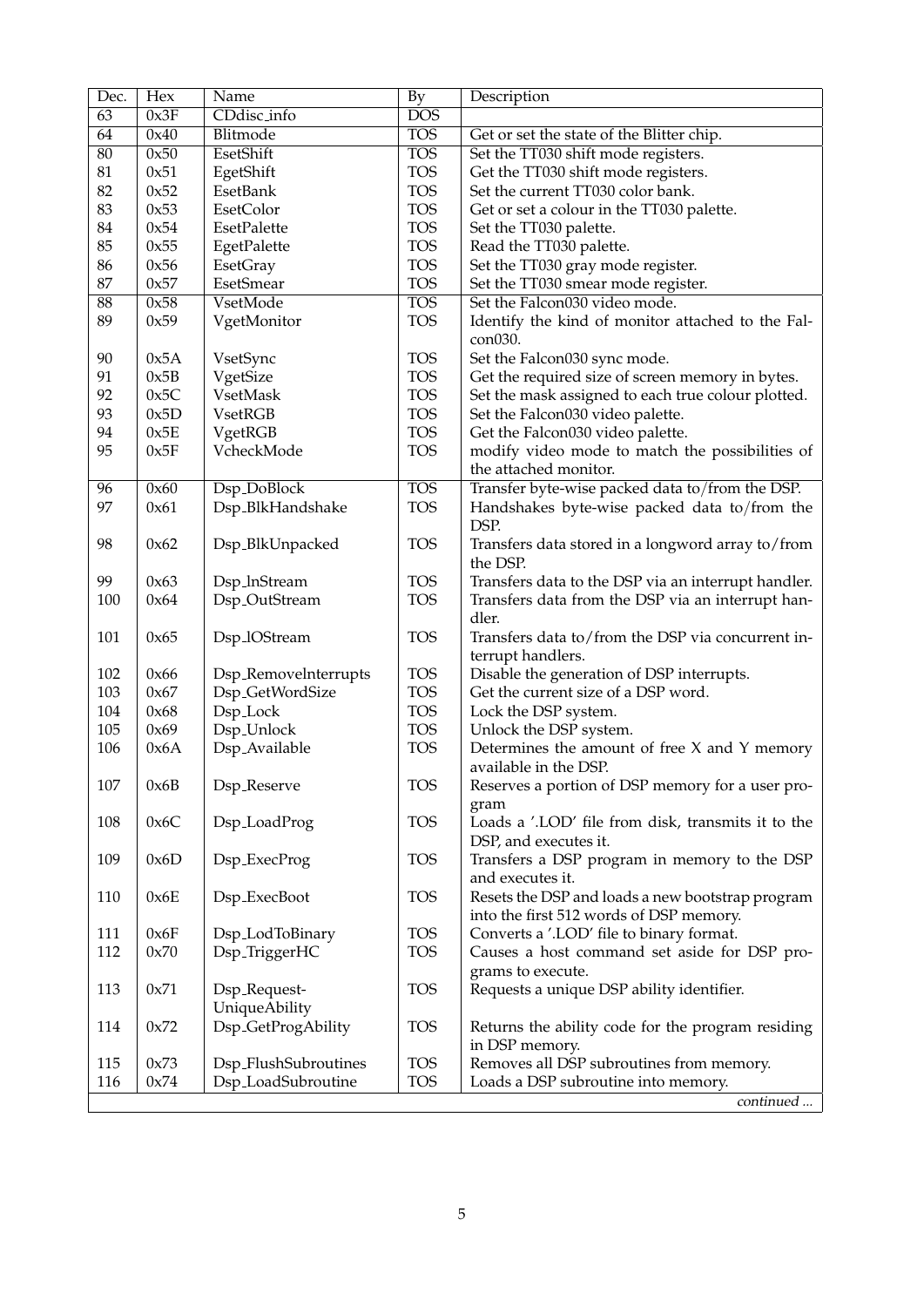| Dec.         | <b>Hex</b>       | Name                                                | <b>By</b>            | Description                                           |
|--------------|------------------|-----------------------------------------------------|----------------------|-------------------------------------------------------|
| 117          | 0x75             | Dsp_InqSubrAbility                                  | <b>TOS</b>           | Determines if a subroutine with the specified abil-   |
|              |                  |                                                     |                      | ity code is currently loaded into the DSP.            |
| 118          | 0x76             | Dsp_RunSubroutine                                   | <b>TOS</b>           | Execution the specified subroutine in the DSP.        |
| 119          | 0x77             | Dsp_Hf0                                             | <b>TOS</b>           | Reads/writes bit #3 of the HSR.                       |
| 120          | 0x78             | Dsp_Hf1                                             | <b>TOS</b>           | Reads/writes bit #4 of the HSR.                       |
| 121          | 0x79             | $Dsp_Hf2$                                           | <b>TOS</b>           | Reads bit #5 of the HSR.                              |
| 122          | 0x7A             | Dsp_Hf3                                             | <b>TOS</b>           | Reads bit #6 of the HSR.                              |
| 123          | 0x7B             | Dsp_BlkWords                                        | <b>TOS</b>           | Transfers an array of WORDs to/from the DSP.          |
| 124          | 0x7C             | Dsp_BlkBytes                                        | <b>TOS</b>           | Transfers an array of bytes to/from the DSP.          |
| 125          | 0x7D             | Dsp_Hstat                                           | <b>TOS</b>           | Returns the value of the DSP's ICR register.          |
| 126          | 0x7E             | Dsp_SetVectors                                      | <b>TOS</b>           | Defines interrupt handlers to be called when DSP      |
|              |                  |                                                     |                      | data is ready to be sent or received.                 |
| 127          | 0x7F             | Dsp_MultBlocks                                      | <b>TOS</b>           | Transmits multiple blocks to/from the DSP.            |
| 128          | 0x80             | Locksnd                                             | <b>TOS</b>           | Lock the sound system.                                |
| 129          | 0x81             | Unlocksnd                                           | <b>TOS</b>           | Unlock the sound system.                              |
| 130          | 0x82             | Soundcmd                                            | <b>TOS</b>           | Execute a sound system specific function.             |
| 131          | 0x83             | Setbuffer                                           | <b>TOS</b>           | Set the record and playback buffers.                  |
| 132          | 0x84             | Setmode                                             | <b>TOS</b>           | Set the playback/record mode.                         |
| 133          | 0x85             | Settracks                                           | <b>TOS</b>           | Set the playback/record tracks.                       |
| 134          | 0x86             | Setmontracks                                        | <b>TOS</b>           | the track<br>Set<br>to<br>be<br>output<br>the<br>over |
|              |                  |                                                     |                      | speaker/headphone output.                             |
| 135          | 0x87             | Setinterrupt                                        | <b>TOS</b>           | Set the sound system interrupts.                      |
| 136          | 0x88             | Buffoper                                            | <b>TOS</b>           | Enable or disable playback/recording.                 |
| 137          | 0x89             | Dsptristate                                         | <b>TOS</b>           | Connect or disconnect the DSP from the connec-        |
|              |                  |                                                     |                      | tion matrix.                                          |
| 138          | 0x8A             | Gpio                                                | <b>TOS</b>           | Read or write general purpose pins on the DSP         |
|              |                  |                                                     |                      | port.                                                 |
| 139          | 0x8B             | Devconnect                                          | <b>TOS</b>           | Connect devices in the connection matrix.             |
| 140          | 0x8C             | Sndstatus                                           | <b>TOS</b>           | Obtain the status of the sound system.                |
| 141          | 0x8D             | Buffptr                                             | <b>TOS</b>           | Return the current position of the record or play-    |
|              |                  |                                                     |                      | back buffer pointers.                                 |
| 160          | 0xA0             | CacheCtrl                                           | Milan                | Control CPU cache.                                    |
| 161          | 0xA1             | WdgCtrl                                             | Milan                | Control hardware watchdog.                            |
| 162          | 0xA2             | ExtRsConf                                           | Milan                | extended RsConf for RS-422/RS-485 ports.              |
| 165          | 0xA5             | WavePlay                                            | <b>SAM</b>           | Play a sample.                                        |
| 500          | 0x1F4            | <b>StarTrack</b>                                    | <b>SWE</b>           | StarTrack extended XBIOS calls.                       |
|              |                  |                                                     |                      |                                                       |
| 4200<br>4201 | 0x1068<br>0x1069 | Oscanis<br>Oscantab                                 | OverScan<br>OverScan |                                                       |
|              |                  |                                                     |                      |                                                       |
| 4202         | 0x106A           | Oscanphy<br>Oscanscr                                | OverScan             |                                                       |
| 4203         | 0x106B           |                                                     | OverScan             |                                                       |
| 4204         | 0x106C           | Oscanvb                                             | OverScan             |                                                       |
| 4205         | 0x106D           | Oscanpatch                                          | OverScan             |                                                       |
| 4206         | 0x106E           | Oscanswitch                                         | OverScan             |                                                       |
| 50698        | 0xC60A           | ct60_read_core_temperature                          | CT060                | read CT060 CPU temperature                            |
| 50699        | 0xC60B           | ct60_rw_parameter                                   | CT060                | set/query CT060 parameters                            |
|              |                  | <sup>†</sup> These functions share a common Opcode. |                      |                                                       |

# **4 AES**

| Dec. | Hex  | Name         | By         | Description                        |
|------|------|--------------|------------|------------------------------------|
| 10   | 0x0A | appl_init    | <b>TOS</b> | initialises a GEM application.     |
| 11   | 0x0B | appl_read    | <b>TOS</b> | Reads data from the message pipe.  |
| 12   | 0x0C | appl_write   | <b>TOS</b> | Writes data to the message pipe.   |
| 13   | 0x0D | appl_find    | <b>TOS</b> | Locates a system process.          |
| 14   | 0x0E | appl_tplay   | <b>TOS</b> | Plays back recorded events.        |
| 15   | 0x0F | appl_trecord | <b>TOS</b> | Records keyboard and mouse events. |
| 16   | 0x10 | appl_bvset   | ???        |                                    |
|      |      |              |            | continued.                         |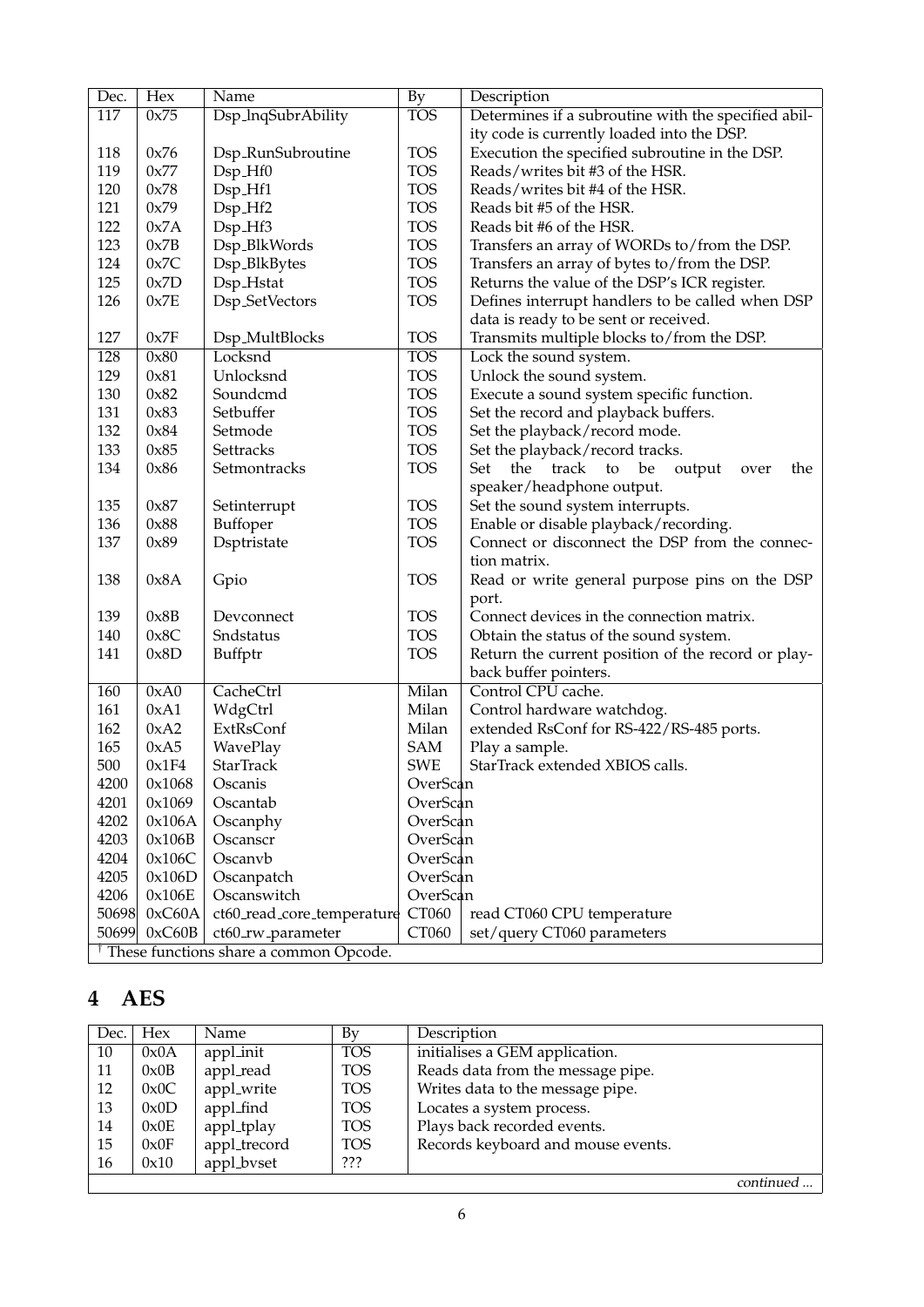| Dec.            | <b>Hex</b>   | Name                      | <b>By</b>                | Description                                               |
|-----------------|--------------|---------------------------|--------------------------|-----------------------------------------------------------|
| 17              | 0x11         | appl_yield                | Magic                    |                                                           |
| 18              | 0x12         | appl_search               | <b>TOS</b>               | Enumerates system processes.                              |
| 19              | 0x13         | appl_exit                 | <b>TOS</b>               | Prepares a GEM application for termination.               |
| 20              | 0x14         | evnt_keybd                | <b>TOS</b>               | Waits for a keyboard event.                               |
| 21              | 0x15         | evnt_button               | <b>TOS</b>               | Waits for a mouse button event.                           |
| 22              | 0x16         | evnt_mouse                | <b>TOS</b>               | Waits for a mouse rectangle event.                        |
| 23              | 0x17         | evnt_mesag                | <b>TOS</b>               | Waits for an application message.                         |
| 24              | 0x18         | evnt_timer                | <b>TOS</b>               | Waits for a timer event.                                  |
| 25              | 0x19         | evnt_multi                | <b>TOS</b>               | Waits for multiple events.                                |
| 26              | 0x1A         | evnt <sub>-dclick</sub>   | <b>TOS</b>               | Sets the mouse double-click rate.                         |
| $\overline{30}$ | 0x1E         | menu_bar                  | <b>TOS</b>               | Displays/removes a menu bar.                              |
| 31              | 0x1F         | menu_icheck               | <b>TOS</b>               | Places a check mark beside a menu item.                   |
| 32              | 0x20         | menu_ienable              | <b>TOS</b>               | Enables/disables a menu item                              |
| 33              | 0x21         | menu_tnormal              | <b>TOS</b>               | Selects/deselects a menu item or title.                   |
| 34              | 0x22         | menu_text                 | <b>TOS</b>               | Changes menu item/title text.                             |
| 35              | 0x23         | menu_register             | <b>TOS</b>               | Registers applications in the menu bar.                   |
| $36^{\dagger}$  | 0x24         | menu_unregister           | Magic                    |                                                           |
| $36^{\dagger}$  | 0x24         | menu_popup                | <b>TOS</b>               | Manages a floating pop-up menu.                           |
| $37^{\dagger}$  | 0x25         | menu_click                | Magic                    |                                                           |
| $37^{\dagger}$  | 0x25         | menu <sub>-attach</sub>   | <b>TOS</b>               | Attaches a sub-menu to a menu item.                       |
| 38              | 0x26         | menu_istart               | <b>TOS</b>               | Defines the initial selection of a sub-menu.              |
| 39              | 0x27         | menu_settings             | <b>TOS</b>               | Modifies pop-up menu settings.                            |
| $\overline{40}$ | 0x28         | objc_add                  | <b>TOS</b>               | Adds an object to an object tree.                         |
| 41              | 0x29         | objc_delete               | <b>TOS</b>               | Deletes an object from an object tree.                    |
| 42              | 0x2A         |                           | <b>TOS</b>               |                                                           |
| 43              | 0x2B         | objc_draw                 | <b>TOS</b>               | Draws an object tree.                                     |
|                 |              | objc_find                 | <b>TOS</b>               | Locates an object based on screen coordinates.            |
| 44              | 0x2C         | objc_offset               |                          | Determines the offset of child objects in an object tree. |
| 45              | 0x2D         | objc_order                | <b>TOS</b>               | Reorders objects within an object tree.                   |
| 46              | 0x2E         | objc_edit                 | <b>TOS</b>               | Manipulates an editable object.                           |
| 47<br>48        | 0x2F         | objc_change               | <b>TOS</b><br><b>TOS</b> | Changes the state of an object.                           |
|                 | 0x30<br>0x32 | objc_sysvar               |                          | Reads/modifies the system defaults for 3D effects.        |
| $\overline{50}$ |              | form_do                   | <b>TOS</b>               | Manages a user-defined form.                              |
| 51              | 0x33         | form_dial                 | <b>TOS</b>               | Reserves/releases screen space for forms.                 |
| 52              | 0x34         | form_alert                | <b>TOS</b>               | Manages a generic alert.                                  |
| 53              | 0x35         | form_error                | <b>TOS</b>               | Manages a generic error alert.                            |
| 54              | 0x36         | form_center               | <b>TOS</b>               | Centers an object tree on screen.                         |
| 55              | 0x37         | form_keybd                | <b>TOS</b>               | Provides a system-level editable field handler.           |
| 56              | 0x38         | form_button               | <b>TOS</b>               | Provides a system-level button handler.                   |
| 70              | 0x46         | graf_rubberbox            | <b>TOS</b>               | Controls the shrinking/enlarging of a box outline.        |
| 71              | 0x47         | graf <sub>-dragbox</sub>  | <b>TOS</b>               | Controls the moving of a box outline.                     |
| 72              | 0x48         | graf_movebox              | <b>TOS</b>               | Draws a moving box                                        |
| 73              | 0x49         | graf <sub>-</sub> growbox | <b>TOS</b>               | Draws an expanding box.                                   |
| 74              | 0x50         | graf_shrinkbox            | <b>TOS</b>               | Draws a shrinking box.                                    |
| 75              | 0x51         | graf_watchbox             | <b>TOS</b>               | Selects/draws an object depending on the position of the  |
| 76              | 0x52         | graf_slidebox             | <b>TOS</b>               | mouse.<br>Controls a slider outline.                      |
| 77              | 0x53         | graf_handle               | <b>TOS</b>               | Obtains AES workstation attributes.                       |
| 78              | 0x54         | graf_mouse                | <b>TOS</b>               | Defines the mouse form.                                   |
| 79              | 0x55         | graf_mkstate              | <b>TOS</b>               | Provides information about the mouse state.               |
| 80              | 0x56         |                           | <b>TOS</b>               |                                                           |
| 81              | 0x57         | scrp_read                 | <b>TOS</b>               | Determines the system scrap directory.                    |
| 90              | 0x58         | scrp_write                | <b>TOS</b>               | Sets the system scrap directory.                          |
| 91              | 0x59         | fsel_input                | <b>TOS</b>               | Manages the file selector.                                |
|                 |              | fsel_exinput              |                          | Manages the extended file selector.<br>continued          |
|                 |              |                           |                          |                                                           |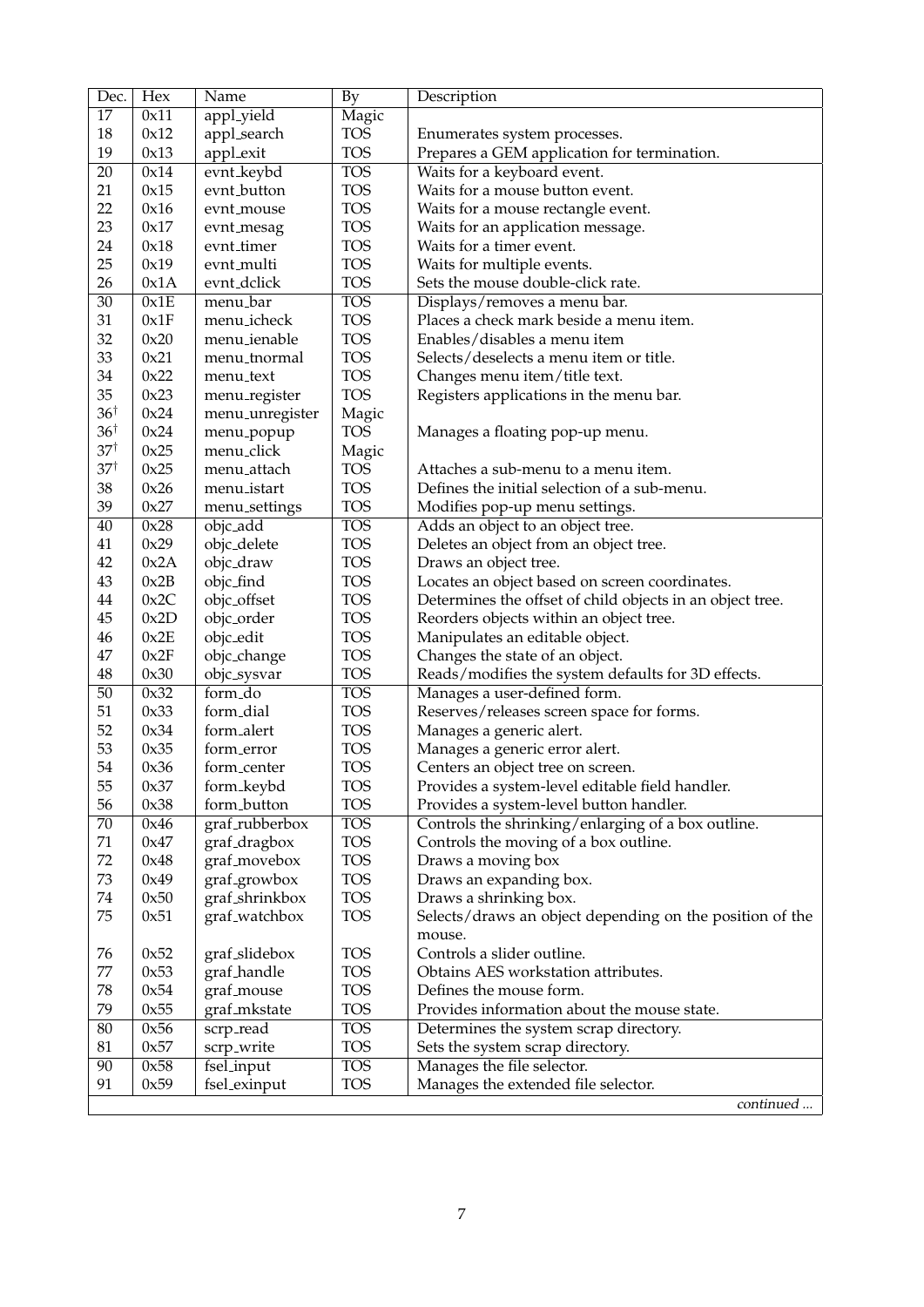| Dec.            | <b>Hex</b>                             | Name                   | <b>By</b>    | Description                                               |
|-----------------|----------------------------------------|------------------------|--------------|-----------------------------------------------------------|
| 100             | 0x64                                   | wind_create            | <b>TOS</b>   | Creates a window.                                         |
| 101             | 0x65                                   | wind_open              | <b>TOS</b>   | Opens a window.                                           |
| 102             | 0x66                                   | wind_close             | <b>TOS</b>   | Closes a window.                                          |
| 103             | 0x67                                   | wind_delete            | <b>TOS</b>   | Deletes a window.                                         |
| 104             | 0x68                                   | wind_get               | <b>TOS</b>   | Returns window attributes.                                |
| 105             | 0x69                                   | wind_set               | <b>TOS</b>   | Sets a window attribute.                                  |
| 106             | 0x6A                                   | wind_find              | <b>TOS</b>   | Determines the window at given pixel coordinates.         |
| 107             | 0x6B                                   | wind_update            | <b>TOS</b>   | Manages the window update semaphore.                      |
| 108             | 0x6C                                   | wind_calc              | <b>TOS</b>   | Calculates window extents.                                |
| 109             | 0x6D                                   | wind_new               | <b>TOS</b>   | Removes all windows.                                      |
| 110             | 0x6E                                   | rsrc_load              | <b>TOS</b>   | Loads a disk-based resource file.                         |
| 111             | 0x6F                                   | rsrc_free              | <b>TOS</b>   | Releases a resource file from memory.                     |
| 112             | 0x70                                   | rsrc <sub>-gaddr</sub> | <b>TOS</b>   | Calculates the address of a resource element.             |
| 113             | 0x71                                   | rsrc_saddr             | <b>TOS</b>   | Sets the address of a resource element.                   |
| 114             | 0x72                                   | rsrc_obfix             | <b>TOS</b>   | Changes object coordinates from character to pixel based. |
| 115             | 0x73                                   | rsrc_rcfix             | MTOS?        | fix up a resource file already in memory.                 |
| 120             | 0x78                                   | shel_read              | <b>TOS</b>   | Determines the processes parent and command tall.         |
| 121             | 0x79                                   | shel_write             | <b>TOS</b>   | Manages process loading and control.                      |
| 122             | 0x7A                                   | shel_get               | <b>TOS</b>   | Copies data from the system's shell buffer.               |
| 123             | 0x7B                                   | shel_put               | <b>TOS</b>   | Stores data in the system's shell buffer.                 |
| 124             | 0x7C                                   | shel_find              | <b>TOS</b>   | Searches the AES's path for a file.                       |
| 125             | 0x7D                                   | shel_envrn             | <b>TOS</b>   |                                                           |
| 126             | 0x7E                                   | shel_rdef              | <b>PCGEM</b> | Searches the system environment string.                   |
| 127             | 0x7F                                   |                        | <b>PCGEM</b> | Inquire default shell program                             |
|                 |                                        | shel_wdef              |              | Set a new default shell program.                          |
| 130             | 0x82                                   | appl_getinfo           | <b>TOS</b>   | Returns information about the AES.                        |
| 135             | 0x87                                   | form_popup             | Magic        |                                                           |
| 136             | 0x88                                   | form_xerr              | Magic        |                                                           |
| 160             | 0xA0                                   | wdlg_create            | Wdialog      |                                                           |
| 161             | 0xA1                                   | wdlg_open              | Wdialog      |                                                           |
| 162             | 0xA2                                   | wdlg_close             | Wdialog      |                                                           |
| 163             | 0xA3                                   | wdlg_delete            | Wdialog      |                                                           |
| 164             | 0xA4                                   | wdlg_get               | Wdialog      |                                                           |
| 165             | 0xA5                                   | wdlg_set               | Wdialog      |                                                           |
| 166             | 0xA6                                   | wdlg_evnt              | Wdialog      |                                                           |
| 167             | 0xA7                                   | wdlg_redraw            | Wdialog      |                                                           |
| 170             | 0xAA                                   | lbox_create            | Wdialog      |                                                           |
| 171             | 0xAB                                   | lbox_update            | Wdialog      |                                                           |
| 172             | 0xAC                                   | lbox <sub>do</sub>     | Wdialog      |                                                           |
| 173             | 0xAD                                   | lbox_delete            | Wdialog      |                                                           |
| 174             | 0xAE                                   | lbox <sub>-get</sub>   | Wdialog      |                                                           |
| 175             | 0xAF                                   | lbox_set               | Wdialog      |                                                           |
| 180             | 0xB4                                   | fnts_create            | Wdialog      |                                                           |
| 181             | 0xB5                                   | fnts_delete            | Wdialog      |                                                           |
| $182^{\dagger}$ | $0xB6$ <sup><math>\dagger</math></sup> | fnts <sub>-open</sub>  | Wdialog      |                                                           |
| $182^{\dagger}$ | $0xB6$ <sup><math>\dagger</math></sup> | fnts_do                | Wdialog      |                                                           |
| 183             | 0xB7                                   | fnts_close             | Wdialog      |                                                           |
| 184             | 0xB8                                   | fnts_get_info          | Wdialog      |                                                           |
| 185             | 0xB9                                   | fnts_set               | Wdialog      |                                                           |
| 186             | 0xBA                                   | fnts_evnt              | Wdialog      |                                                           |
| 190             | 0xBE                                   | fslx_open              | Magic        |                                                           |
| 191             | 0xBF                                   | fslx_close             | Magic        |                                                           |
| 192             | 0xC0                                   | fslx_getnxtfile        | Magic        |                                                           |
| 193             | 0xC1                                   | fslx_evnt              | Magic        |                                                           |
|                 |                                        |                        |              | continued                                                 |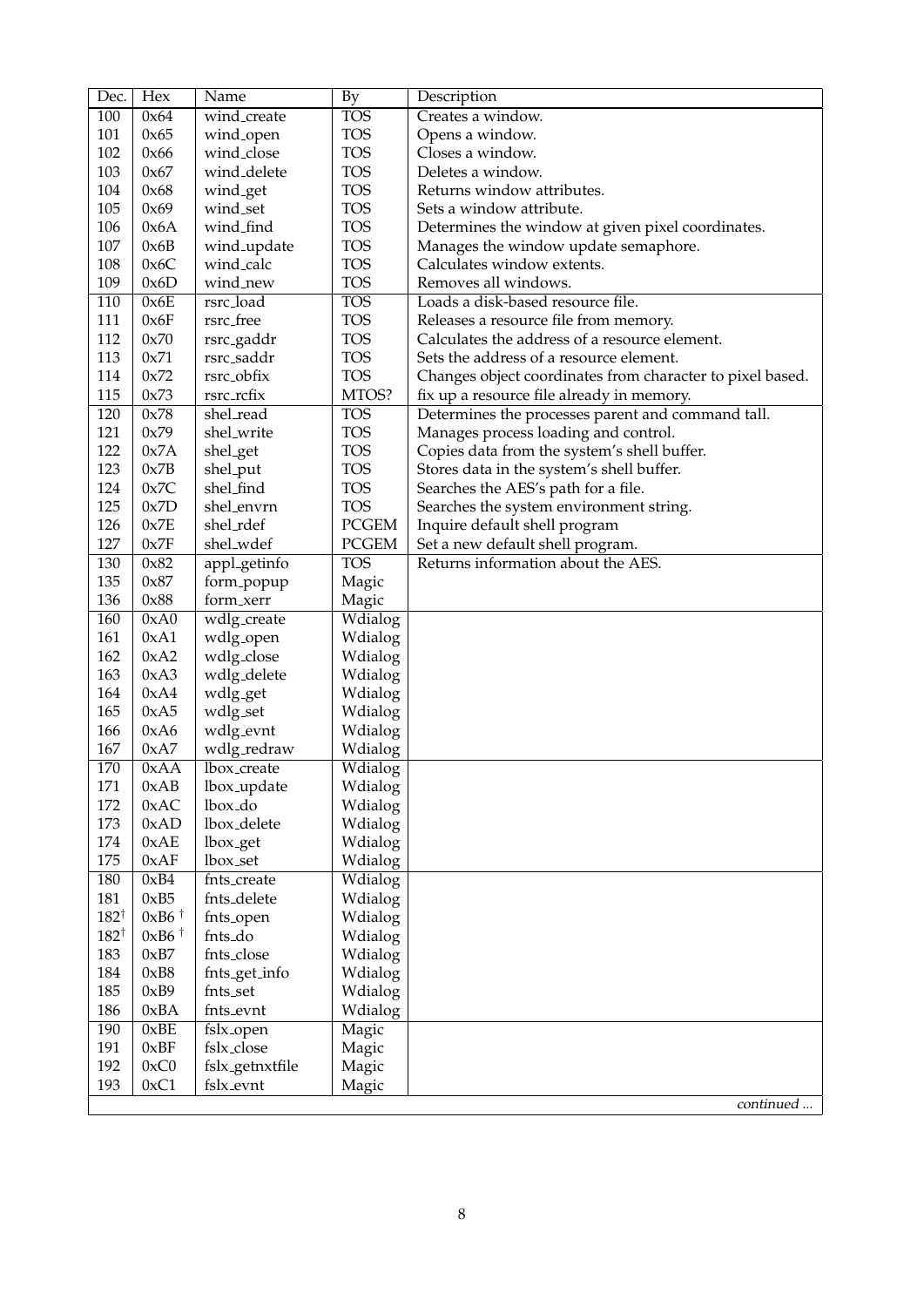| Dec. | Hex                                    | Name           | Bv    | Description |  |  |
|------|----------------------------------------|----------------|-------|-------------|--|--|
| 194  | 0xC2                                   | fslx_do        | Magic |             |  |  |
| 195  | 0xC3                                   | fslx_set_flags | Magic |             |  |  |
|      | These functions share a common Opcode. |                |       |             |  |  |

## **5 VDI**

| Dec.         | Name                  | <b>By</b>   | Description                                  |
|--------------|-----------------------|-------------|----------------------------------------------|
|              | vq <sub>-gdos</sub>   | <b>TOS</b>  | Test for presence of GDOS.                   |
| $-1, 6$      | v_set_app_buff        |             |                                              |
| $\mathbf{1}$ | v <sub>-</sub> opnwk  | <b>TOS</b>  | Open a physical workstation.                 |
| 2            | v_clswk               | <b>TOS</b>  | Close a physical workstation.                |
| 3            | v_clrwk               | <b>TOS</b>  | Clear a physical workstation.                |
| 4            | v <sub>-</sub> updwk  | <b>TOS</b>  | Update workstation.                          |
| 5,1          | vq_chcells            | <b>TOS</b>  | Get alpha screen size.                       |
| 5, 2         | v_exit_cur            | <b>TOS</b>  | Exit alpha text mode.                        |
| 5, 3         | v_enter_cur           | <b>TOS</b>  | Enter alpha text mode.                       |
| 5, 4         | v_curup               | <b>TOS</b>  | Move alpha text cursor up.                   |
| 5,5          | v_curdown             | <b>TOS</b>  | Move alpha text cursor down.                 |
| 5, 6         | v_curright            | <b>TOS</b>  | Move alpha text cursor right.                |
| 5, 7         | v_curleft             | <b>TOS</b>  | Move alpha text cursor left.                 |
| 5, 8         | v_curhome             | <b>TOS</b>  | Move alpha text cursor home.                 |
| 5, 9         | v_eeos                | <b>TOS</b>  | Erase to end of alpha screen.                |
| 5,10         | v_eeol                | <b>TOS</b>  | Erase to end of alpha text line.             |
| 5,11         | vs_curaddress         | <b>TOS</b>  | Set alpha text cursor position.              |
| 5,12         | v_curtext             | <b>TOS</b>  | Output alpha text.                           |
| 5,13         | v_rvon                | <b>TOS</b>  | Reverse alpha text on.                       |
| 5,14         | v_rvoff               | <b>TOS</b>  | Reverse alpha text off.                      |
| 5,15         | vq_curaddress         | <b>TOS</b>  | Inquire alpha text cursor location.          |
| 5,16         | vq_tabstatus          | <b>TOS</b>  | Get availability of tablet.                  |
| 5,17         | v_hardcopy            | <b>TOS</b>  | Output screen to printer.                    |
| 5,18         | v <sub>-</sub> dspcur | <b>TOS</b>  | Set graphics cursor position.                |
| 5,19         | v_rmcur               | <b>TOS</b>  | Remove graphic cursor.                       |
| 5,20         | v_form_adv            | <b>GDOS</b> | Advance printer page.                        |
| 5,21         | v_output_window       | <b>GDOS</b> | Output window of page to printer.            |
| 5,22         | v_clear_disp_list     | <b>GDOS</b> | Clear display list.                          |
| 5,23         | v_bit_image           | <b>GDOS</b> | Output bit image file.                       |
| 5,24         | vq_scan               | <b>GDOS</b> | Inquire printer parameters.                  |
| 5,25         | v_alpha_text          | <b>TOS</b>  | Output printer alpha text.                   |
| 5,27         | v_orient              | <b>NVDI</b> | Set orientation.                             |
| 5,28         | v <sub>-copies</sub>  | <b>NVDI</b> | Set number of copies.                        |
| 5,29         | v_trays               | <b>NVDI</b> | Set input and output tray.                   |
| 5,36         | vq_tray_names         | <b>NVDI</b> | Inquire tray names.                          |
| 5,37         | vq_page_size          | <b>NVDI</b> | Set page size.                               |
| 5,38         | vq_page_name          | <b>NVDI</b> | Inquire page name.                           |
| 5,60         | vs_palette            | PC-GEM      | Set IBM CGA colour palette.                  |
| 5,61         | v_sound               | PC-GEM      | Generate specified tone.                     |
| 5,62         | vs_mute               | PC-GEM      | Set/clear tone muting flag.                  |
| 5,76         | vs_calibrate          | <b>NVDI</b> | Set calibration.                             |
| 5,77         | vq_calibrate          | <b>NVDI</b> | Inquire calibration.                         |
| 5,81         | vt_resolution         | ?           | Set tablet resolution in <i>lines/inch</i> . |
| 5,82         | vt_axis               |             | Set tablet axis resolution.                  |
| 5,83         | vt_origin             |             | Set tablet origin.                           |
| 5,84         | vq_tdimensions        |             | Return tablet X and Y dimensions.            |
| 5,85         | vt_alignment          |             | Set tablet alignment.                        |
|              |                       |             | continued                                    |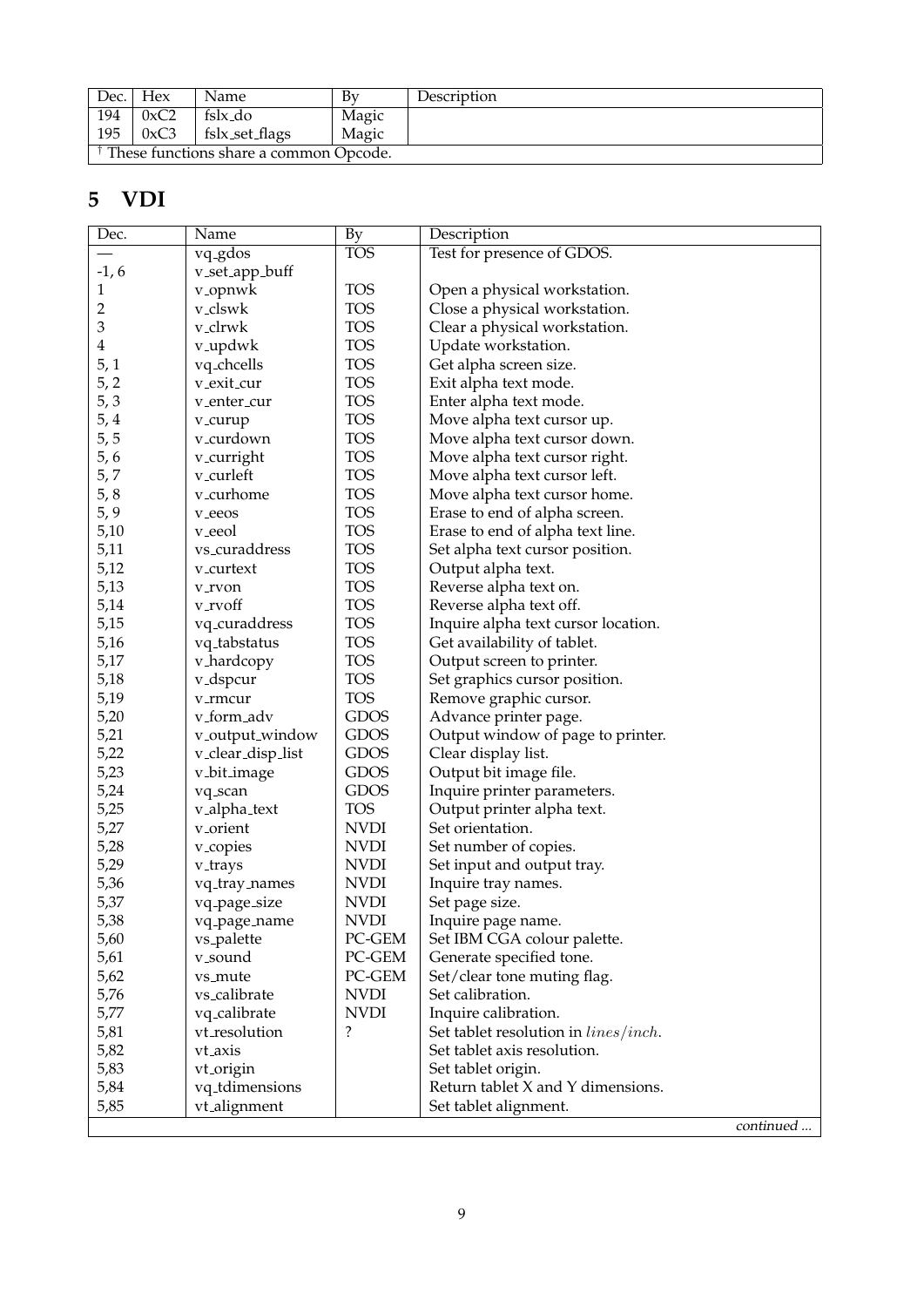| Dec.                     | Name                     | $\overline{By}$  | Description                                                         |
|--------------------------|--------------------------|------------------|---------------------------------------------------------------------|
| 5,91                     | vqp_films                |                  | Return camera film types.                                           |
| 5,92                     | vqp_state                |                  | Return camera driver state.                                         |
| 5,93                     | vsp_state                |                  | Set camera driver state.                                            |
| 5,94                     | vsp_save                 |                  | Save camera driver state.                                           |
| 5,95                     | vsp_message              |                  | Suppress camera screen messages.                                    |
| 5,96                     | vqp_error                |                  | Return camera error status.                                         |
| 5,98                     | v_meta_extents           |                  | Specify metafile bounding box.                                      |
| $5,99$ <sup>†</sup>      | v_write_meta             |                  | Write metafile item.                                                |
| $5,99,0$ <sup>†</sup>    | vm_pagesize              |                  | Set metafile page size.                                             |
| $5,99,1$ <sup>†</sup>    | vm_coords                |                  | Set metafile coordinate system.                                     |
| $5,99,32,1$ <sup>†</sup> | v_bez_qual               | <b>NVDI</b>      | Set bezier quality.                                                 |
| 5,100                    | vm_filename              |                  | Set metafile filename.                                              |
| 5,102                    | v_fontinit               |                  | Select a new system font.                                           |
| 5,2000                   | v_pgcount                |                  | Specify laser printer copies.                                       |
| 6,0                      | v <sub>-</sub> pline     | <b>TOS</b>       | Draw a polyline.                                                    |
| 6,13                     | v_bez                    | <b>NVDI</b>      | Draw a bezier curve.                                                |
| 7                        | v <sub>-</sub> pmarker   | <b>TOS</b>       | Draw polymarkers.                                                   |
| 8                        | v <sub>-gtext</sub>      | <b>TOS</b>       | Output graphic text.                                                |
| 9,0                      | v_fillarea               | <b>TOS</b>       | Draw a filled polygon.                                              |
| 9,13                     | v_bez_fill               | <b>NVDI</b>      | Draw a filled bezier curve.                                         |
| 10                       | v_cellarray              | TOS <sup>1</sup> | Draw a cell array.                                                  |
| 11,1                     | v_bar                    | <b>TOS</b>       | Draw a filled rectangle.                                            |
| 11,2                     | v_arc                    | <b>TOS</b>       | Draw an arc.                                                        |
| 11,3                     | v_pieslice               | <b>TOS</b>       | Draw a pieslice.                                                    |
| 11,4                     | v_circle                 | <b>TOS</b>       | Draw a circle.                                                      |
| 11,5                     | v_ellipse                | <b>TOS</b>       | Draw an ellipse.                                                    |
| 11,6                     | v_ellarc                 | <b>TOS</b>       |                                                                     |
| 11,7                     | v_ellpie                 | <b>TOS</b>       | Draw an elliptical arc.                                             |
| 11,8                     | $vr$ box                 | <b>TOS</b>       | Draw an elliptical pie segment.                                     |
| 11,9                     | v_rfbox                  | <b>TOS</b>       | Draw a rounded rectangle.<br>Draw a filled rounded rectangle.       |
| 11,10                    |                          | <b>TOS</b>       |                                                                     |
| $11,13$ <sup>†</sup>     | v_justified<br>v_bez_off | <b>NVDI</b>      | Output justified text.<br>Disable bezier drawing.                   |
| $11,13$ <sup>†</sup>     |                          | <b>NVDI</b>      |                                                                     |
| 12                       | v_bez_on                 | <b>TOS</b>       | Enable bezier drawing.                                              |
| 13                       | vst_height               | <b>TOS</b>       | Set character height (in pixels).<br>Set character baseline vector. |
|                          | vst_rotation             | <b>TOS</b>       |                                                                     |
| 14                       | vs_color                 |                  | Set colour in colour palette.                                       |
| 15                       | vsl_type                 | <b>TOS</b>       | Set polyline line type.                                             |
| 16                       | vsl_width                | <b>TOS</b>       | Set polyline line width.                                            |
| 17                       | vsl_color                | <b>TOS</b>       | Set polyline colour index.                                          |
| 18                       | vsm_type                 | <b>TOS</b>       | Set polymarker type.                                                |
| 19                       | vsm_height               | <b>TOS</b>       | Set polymarker height.                                              |
| 20                       | vsm_color                | <b>TOS</b>       | Set polymarker colour index.                                        |
| 21                       | vst_font                 | <b>TOS</b>       | Set text face (font).                                               |
| 22                       | vst_color                | <b>TOS</b>       | Set graphic text colour index.                                      |
| 23                       | vsf_interior             | <b>TOS</b>       | Set fill interior type.                                             |
| 24                       | vsf_style                | <b>TOS</b>       | Set fill style index.                                               |
| 25                       | vsf_color                | <b>TOS</b>       | Set fill colour index.                                              |
| 26                       | vq_color                 | <b>TOS</b>       | Inquire colour palette entry.                                       |
| 27                       | vq_cellarray             | <b>TOS</b>       | Inquire cell array.                                                 |
| $28^{\dagger}$           | vrq_locator              | <b>TOS</b>       | Set/get graphic cursor, request mode.                               |
| $28^{\dagger}$           | vsm_locator              | <b>TOS</b>       | Set/get graphic cursor, sample mode.                                |
| 29 <sup>†</sup>          | vrq_valuator             | TOS <sup>1</sup> | Input valuator, request mode.                                       |
| 29 <sup>†</sup>          | vsm_valuator             | TOS <sup>1</sup> | Input valuator, sample mode.                                        |
|                          |                          |                  | continued                                                           |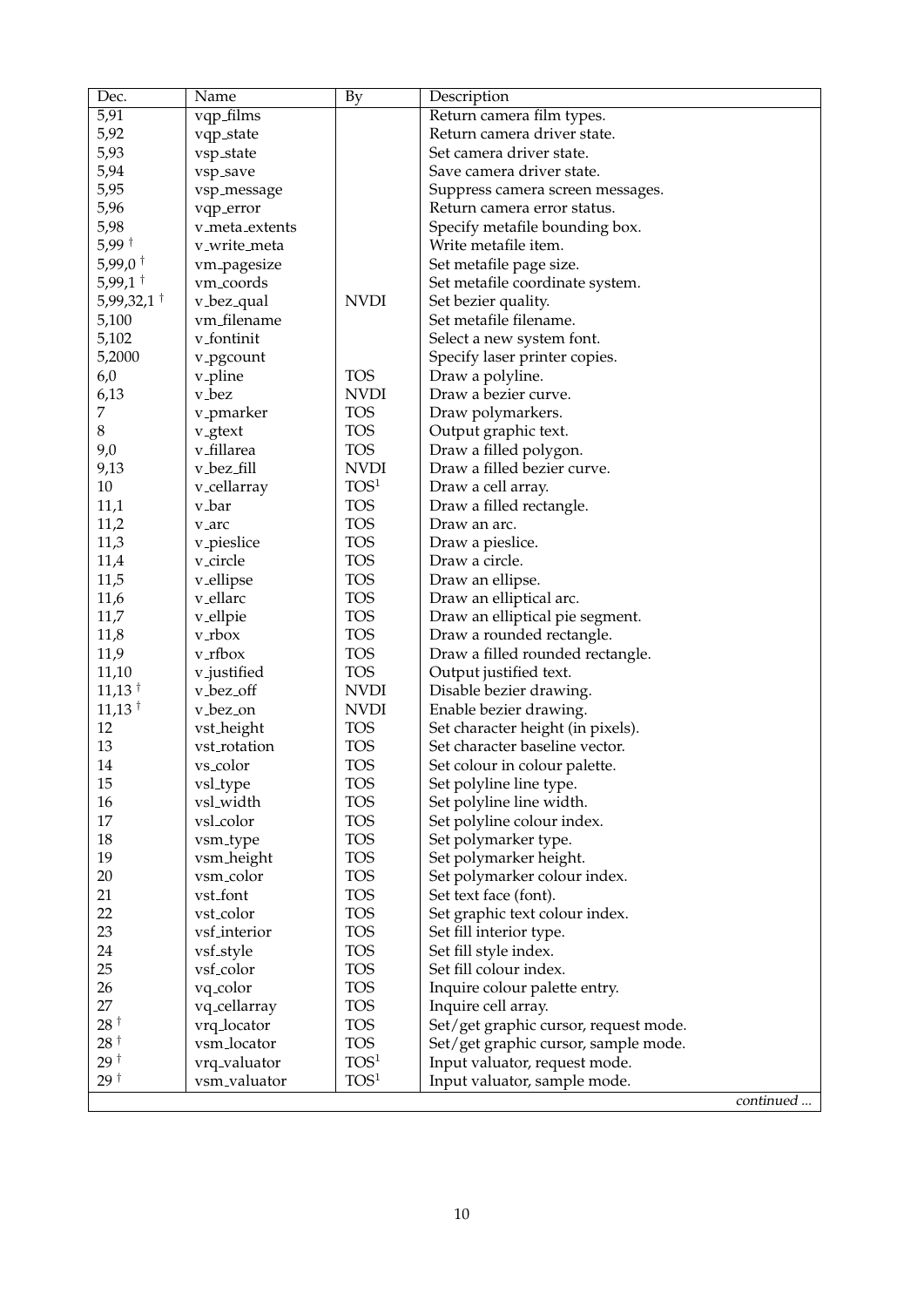| Dec.            | Name                         | <b>By</b>            | Description                                                             |
|-----------------|------------------------------|----------------------|-------------------------------------------------------------------------|
| 30 <sup>†</sup> | vrq_choice                   | TOS <sup>1</sup>     | Input choice, request.                                                  |
| $30^+$          | vsm_choice                   | TOS <sup>1</sup>     | Input choice, sample mode.                                              |
| $31^{\dagger}$  | vrq_string                   | <b>TOS</b>           | Input string, request mode.                                             |
| 31 <sup>†</sup> | vsm_string                   | <b>TOS</b>           | Input string, sample mode.                                              |
| 32              | vswr_mode                    | <b>TOS</b>           | Set writing mode.                                                       |
| 33              | vsin_mode                    | <b>TOS</b>           | Set input mode (sample/request).                                        |
| 35              | vql_attributes               | <b>TOS</b>           | Get polyline attributes.                                                |
| 36              | vqm_attributes               | <b>TOS</b>           | Get polymarker attributes.                                              |
| 37              | vqf <sub>attributes</sub>    | <b>TOS</b>           | Get fill area attributes.                                               |
| 38              | vqt_attributes               | <b>TOS</b>           | Get graphic text attributes.                                            |
| 39              | vst_alignment                | <b>TOS</b>           | Set graphic text alignment.                                             |
| 100,0           | v <sub>-</sub> opnvwk        | <b>TOS</b>           | Open a virtual screen workstation.                                      |
| 100,1           | v <sub>-</sub> opnbm         | <b>NVDI</b>          | Open offscreen bitmap.                                                  |
| 101,0           | v_clsvwk                     | <b>TOS</b>           | Close a virtual screen workstation.                                     |
| 101,1           | v_clsbm                      | <b>NVDI</b>          | Close offscreen bitmap.                                                 |
| 102,0           | vq_extnd                     | <b>TOS</b>           | Extended inquire.                                                       |
| 102,1           | vq_scrninfo                  | <b>NVDI</b>          | Inquire screen information.                                             |
| 103             | v_contourfill                | <b>TOS</b>           | Fill a region.                                                          |
| 104             | vsf <sub>-perimeter</sub>    | <b>TOS</b>           | Set fill perimeter visibility.                                          |
| 105             | v_get_pixel                  | <b>TOS</b>           | Read screen pixel value and colour index.                               |
| 106             | vst_effects                  | <b>TOS</b>           | Set graphic text special effects.                                       |
| 107             | vst_point                    | <b>TOS</b>           | Set character height (in point).                                        |
| 108             | vsl_ends                     | <b>TOS</b>           | Set polyline end styles.                                                |
| 109             | vro_cpyfm                    | <b>TOS</b>           | Copy raster, opaque.                                                    |
| 110             | vr_trnfm                     | <b>TOS</b>           | Transform raster form.                                                  |
| 111             | vsc_form                     | <b>TOS</b>           | Set mouse form.                                                         |
| 112             | vsf <sub>-udpat</sub>        | <b>TOS</b>           | Set user-defined fill pattern.                                          |
| 113             | vsl_udsty                    | <b>TOS</b>           | Set user-defined line style pattern.                                    |
| 114             | vr_recfl                     | <b>TOS</b>           | Draw a filled rectangle.                                                |
| 115             | vqin_mode                    | <b>TOS</b>           | Get input mode for device.                                              |
| 116             | vqt_extent                   | <b>TOS</b>           | Get graphic text extent.                                                |
| 117             | vqt_width                    | <b>TOS</b>           | Get graphic character cell width.                                       |
| 118             | vex_timv                     | <b>TOS</b>           | Exchange timer interrupt vector.                                        |
| 119             | vst_load_fonts               | <b>GDOS</b>          | Load fonts.                                                             |
| 120             | vst_unload_fonts             | <b>GDOS</b>          | Unload fonts.                                                           |
| 121             |                              | <b>TOS</b>           |                                                                         |
| 122             | vrt_cpyfm                    | <b>TOS</b>           | Copy raster, transparent.                                               |
| 123             | v_show_c<br>v_hide_c         | <b>TOS</b>           | Show mouse cursor.<br>Hide mouse cursor.                                |
| 124             |                              | <b>TOS</b>           | Get mouse position and state.                                           |
| 125             | vq_mouse<br>vex_butv         | <b>TOS</b>           |                                                                         |
| 126             |                              | <b>TOS</b>           | Exchange mouse button change vector.                                    |
| 127             | vex_motv                     | <b>TOS</b>           | Exchange mouse movement vector.<br>Exchange mouse cursor change vector. |
|                 | vex_curv                     |                      |                                                                         |
| 128             | vq_key_s                     | <b>TOS</b>           | Get keyboard shift state information.                                   |
| 129             | vs_clip                      | <b>TOS</b>           | Set clipping rectangle.                                                 |
| 130             | vqt_name                     | <b>TOS</b>           | Get font name and index.                                                |
| 131             | vqt_fontinfo                 | <b>TOS</b><br>PC-GEM | Return font size information.                                           |
| 132             | vqt_justified                |                      | Inquire justified graphics text.                                        |
| 133             | vs <sub>-</sub> grayoverride | NVDI?                |                                                                         |
| 134             | vex_wheelv                   | Milan                | Exchange mouse wheel change vector.                                     |
| 190             | vqt_char_index               | <b>NVDI</b>          | Convert character index to ASCII or Unicode.                            |
| 229             | vqt_xfntinfo                 | <b>NVDI</b>          | Inquire extended font information.                                      |
| 230,0           | vst_name                     | <b>NVDI</b>          | Set font by name.                                                       |
| 230,100         | vqt_name_and_id              | <b>NVDI</b>          | Inquire font ID and name by name.                                       |
|                 |                              |                      | continued                                                               |